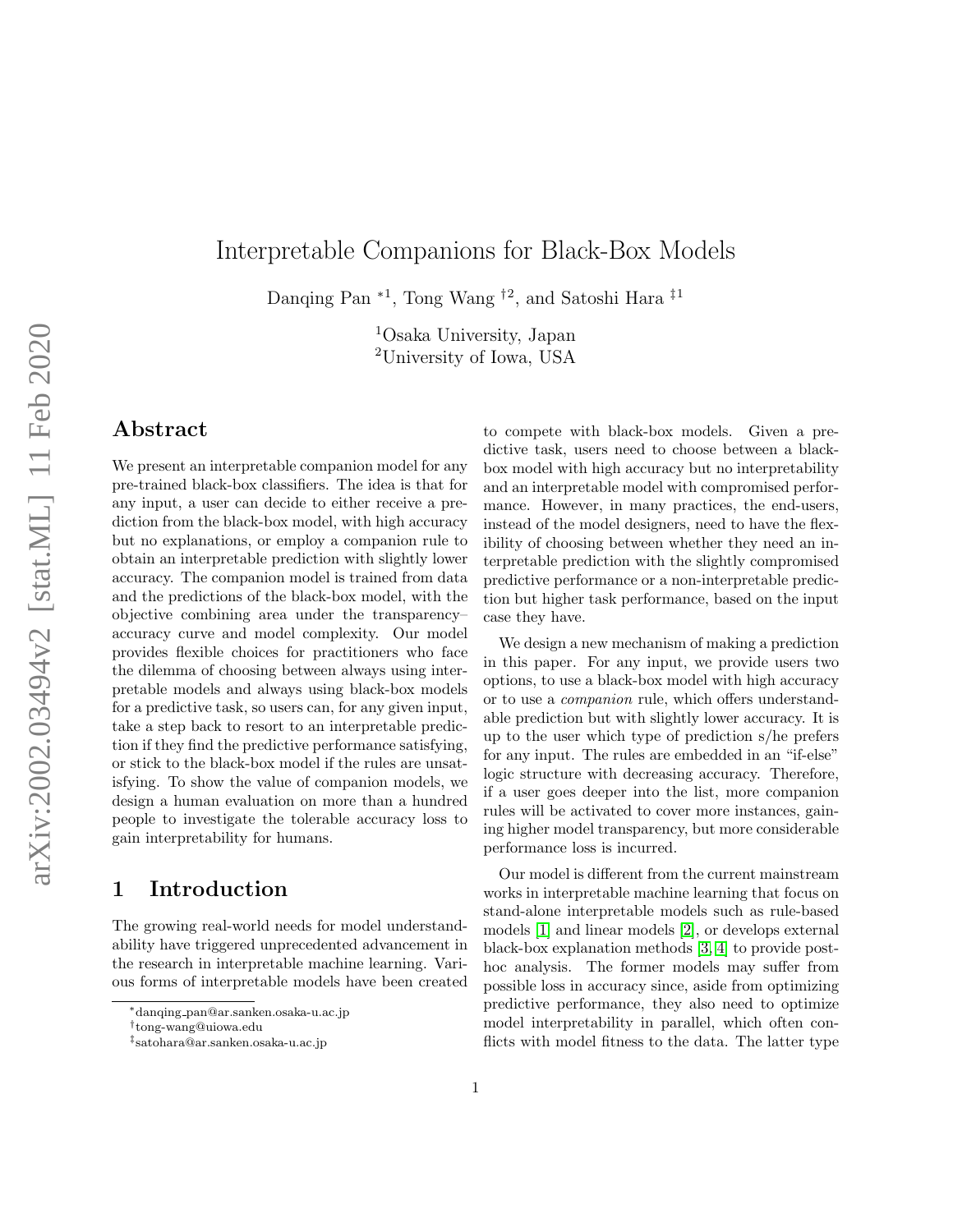of methods, on the other hand, undergo heated debate on whether they consistently and truthfully reflect the underlying synergies between features inside a black-box [\[5\]](#page-9-4).

Our model, Companion Rule List (CRL), takes a different route to avoid the possible weaknesses in the approaches above. Motivated by recent works on combining multiple models [\[6,](#page-9-5) [7\]](#page-9-6), we pair a rule list with a pre-trained black-box model. Unlike previous hybrid models that create a fixed partition of the data space such that it is pre-determined which inputs will be processed by which model, we provide more flexibility to users by allowing users to switch between rules and the black-box, based on their task-specific and user-specific requirement for interpretability and accuracy.

Figure [1](#page-2-0) shows an example of CRL for evaluating customer credit. In CRL, we assume a blackbox model with superior predictive performance is already obtained. CRL is designed to bring transparency into the decision making process as well as providing the freedom of selecting the rule-based and the black-box predictions. In the figure, decision makers face four scenarios: i) using a completely black-box model; ii) adopting one rule that can explain 40% of the inputs but with losing accuracy for  $0.2\%$  and forwarding the rest 60% to the black-box; iii) adopting two rules that can explain 70% of the inputs but with losing accuracy for 0.3% and forwarding the rest 30% to the black-box; iv) adopting a completely transparent rule list but with losing accuracy for 2.8%. The final choice is made upon the users' preference on the trade-off between the transparency and the accuracy loss. For example, one may prefer adopting the scenario iii) as a compromising solution to the trade-off.

Note that, the goal of CRL is not to train a standalone accurate rule list, but to train a rule list with a productive collaboration with the black-box model such that they achieve an efficient trade-off between interpretability and predictive performance. To train CRL with a superior trade-off, we propose a novel training algorithm that can take the knowledge of the black-box model into account. Specifically, our algorithm is based on the area under the trade-off curve as the training objective function.

In the experiments, we demonstrate that the knowledge of the black-box partner during the training stage obtains a better performance for CRL, compared with other rule lists, such as CORELS [\[8\]](#page-9-7) and SBRL [\[9\]](#page-9-8) that are trained independently without knowledge of their black-box partner and paired with a black-box afterward.

To investigate whether users are willing to use companion rules instead of a black-box model despite possible performance loss, we conduct a carefully designed human evaluation on 154 participants with various background to study the conditions when a user would switch to a companion rule, specifically, how much accuracy a user is willing to give up in exchange for interpretability.

#### 1.1 Preliminaries

Notation For any statement a, we denote the indicator function by  $\mathbb{1}(a)$  where  $\mathbb{1}(a) = 1$  if the statement a is true, and  $\mathbb{1}(a) = 0$  otherwise.

**Rule List** Let  $(x, y) \in \mathcal{X} \times \{0, 1\}$  be an observation consisting of an input feature vector  $x$  in a certain domain  $\mathcal X$  and the output class label  $y$ . The rule list describes its prediction process in a "if-else-" format. Let the *decision function* d be a map from  $\mathcal X$  to the Boolean domain, i.e.  $d : \mathcal{X} \to \{\text{True}, \text{False}\}.$  We refer to the pair of a decision function  $d$  and an output  $z \in \{0,1\}$  as a rule  $r := (d, z)$ . Here, we read the rule r as "if  $d(x)$  = True for an input x, then the output  $\hat{y} = z^{\nu}$ .  $d(x) =$ True means x satisfies the conditions in the rule. The rule list of length M consists of the sequence of M rules  $R := (r_m = (d_m, z_m))_{m=1}^M$ . The rule list returns the prediction  $\hat{y}$  based on the following format.

if 
$$
d_1(x)
$$
 = True, then  $\hat{y} = z_1$   
else if  $d_2(x)$  = True, then  $\hat{y} = z_2$   
...  
else if  $d_M(x)$  = True, then  $\hat{y} = z_M$ 

We denote the prediction of the rule list by  $\hat{y} =$  $\mathcal{R}_M(x;R)$ . We also define the cover of the rule list as follows.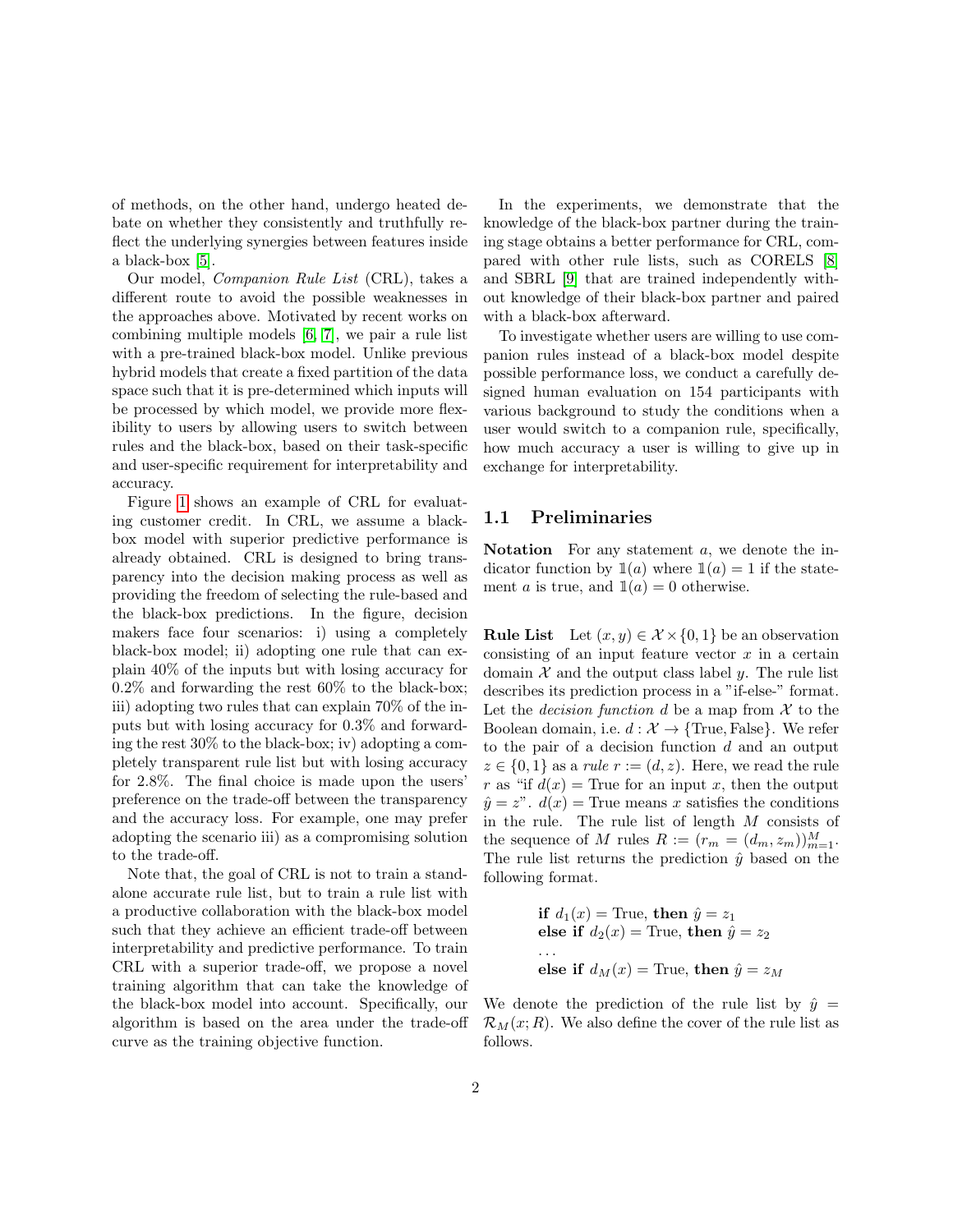

<span id="page-2-0"></span>Figure 1: An example of evaluating customer credit with CRL. The users have four choices, i), ii), iii), and iv), for balancing the rule-based and the black-box predictions.

**Definition 1** (Cover). We say that the  $m$ -th rule  $r_m = (d_m, z_m)$  covers the input x if  $d_m(x) =$ True and  $d_k(x)$  = False for any of the previous rule  $r_k$  =  $(d_k, z_k)$  with  $k < m$ . For the rule  $r_m$  and the input x, we define covers $(r_m, x)$  by

$$
covers(r_m, x) := \mathbb{1}\left(\left(\bigwedge_{k=1}^{m-1} \neg d_k(x)\right) \land d_m(x)\right). \tag{1}
$$

Note that covers $(r_m, x) = 1$  if the input x is covered by  $r_m$ , and covers $(r_m, x) = 0$  otherwise. Thus, each input  $x$  is assigned to the first rule it satisfies.

# <span id="page-2-1"></span>2 Related Work

We elaborate distinctions from current interpretable machine learning researches and discuss the similarity with techniques we inherit from existing works.

Distinction from Black-box Explainers CRL is not a black-box explainer. The rules are not designed to explain or approximate black-boxes like the rule-based explainers do [\[10,](#page-9-9) [11\]](#page-10-0). CRL is constructed to compete with and locally replace a black-box with competitive performance. We emphasize this distinction because black-box explainers serve the purpose of providing post-hoc analysis and approximations to the decision maker, which may not represent the true interactions of features inside the black-box [\[5,](#page-9-4) [12\]](#page-10-1).

CRL, on the other hand, is the decision maker itself, and thus it truly represents how the decision is made.

Rule-Based Models Our CRL consists of decision rules. Rules are a well-adopted form of interpretable models for their language-like presentation and simple logic. Many state-of-the-art interpretable models are rule sets [\[1,](#page-9-0) [13,](#page-10-2) [14,](#page-10-3) [15\]](#page-10-4) or rule lists [\[8,](#page-9-7) [9,](#page-9-8) [16\]](#page-10-5) constructed via various learning algorithms like simulated annealing [\[17\]](#page-10-6). The idea is to propose a new model by making small changes to the current model and accept it a with decreasing probability until the maximum iterations are met or the solution converges. We design our training algorithm builds upon the prior wisdom from the works above and incorporate new strategies exploiting the unique structure of CRL.

Hybrid Models CRL is one type of companion models. Wang et al. [\[7\]](#page-9-6) proposed to divide feature spaces into regions with sparse oblique trees and then assign black-box local experts to each region. Nan and Saligrama [\[18\]](#page-10-7) designed a low-cost adaptive system by training a gating and prediction model that limits the utilization of a high-cost model to hard input instances and gates easy-to-handle input instances to a low-cost model. The work closest to ours is hybrid models [\[6,](#page-9-5) [19\]](#page-10-8) that partition the feature space into transparency areas that are covered by rules and black-box area where rules fail to char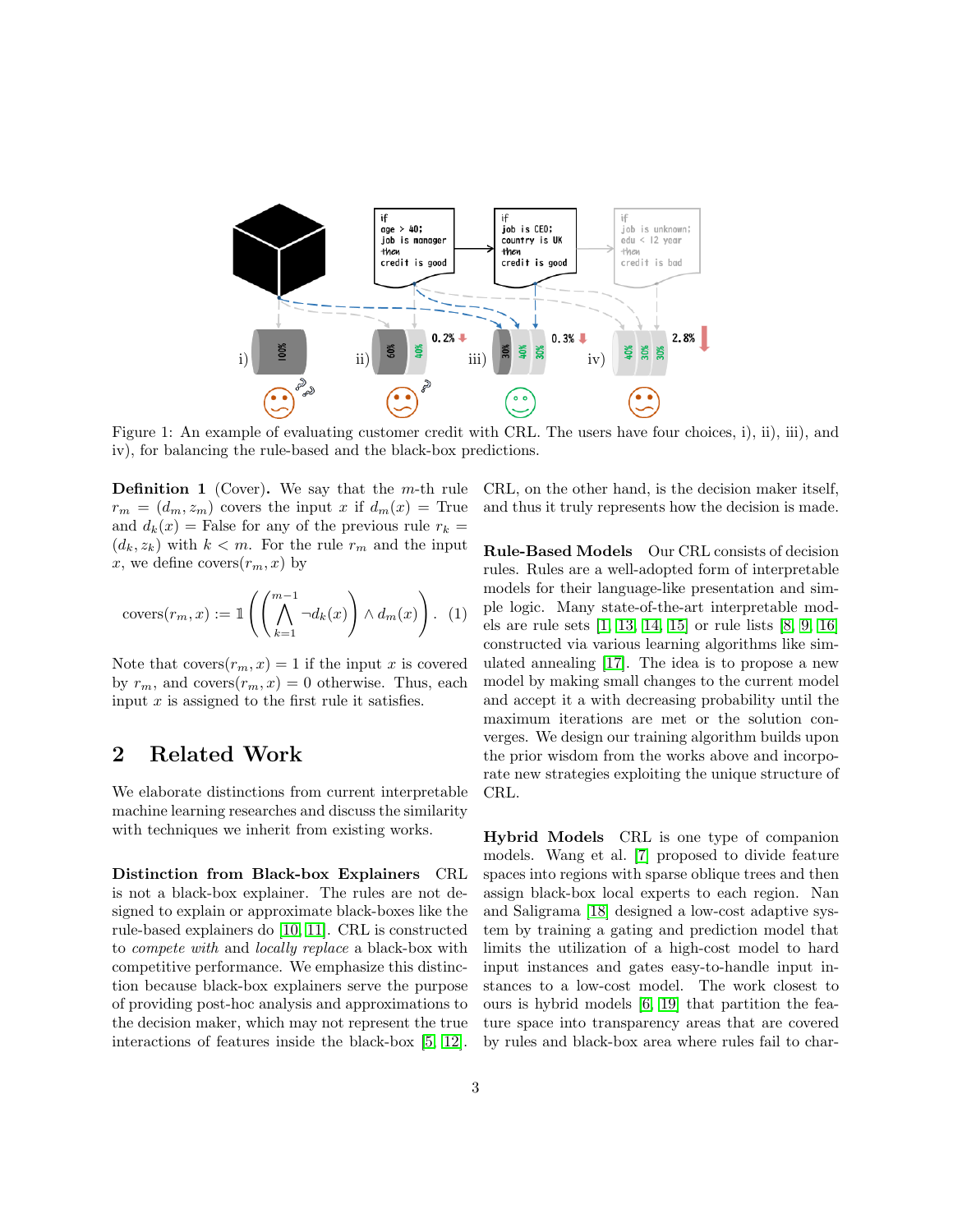acterize.

Compared with our CRL, the models mentioned above create a fixed partition when the model is built. Thus it is determined at the training stage, by the model designer, which predictions will be processed by which model, and what level of transparency will be provided. CRL, on the other hand, leaves this decision to the end-user of the model, who may switch to different transparency and accuracy pairs for different inputs, accounting for various taskspecific complications. Such flexibility is very critical and practical in domains where the final decision maker is human.

#### 3 Companion Rule List

We propose Companion Rule List (CRL) as a collaboration framework for the interpretable and the black-box models. The advantage of our CRL lies in its flexibility that the users can choose which model to adopt for any inputs.

#### 3.1 The Proposed Framework

Let  $f_b$  be a pre-obtained black-box model, such as the ensemble models or deep neural networks, that have superior predictive performance. CRL is a collaboration framework for the rule list and the black-box model. CRL is expressed in the following form.

if  $d_1(x)$  = True, then  $\hat{y} = z_1$  or  $\hat{y} = f_b(x)$ else if  $d_2(x)$  = True, then  $\hat{y} = z_2$  or  $\hat{y} = f_b(x)$ . . . else if  $d_M(x)$  = True, then  $\hat{y} = z_M$  or  $\hat{y} = f_b(x)$ 

Note that CRL is flexible by its design. For any input x, if x is covered by the m-th rule as  $d_m(x) =$ True, the users have a choice of adopting the output  $\hat{y} = z_m$  from the rule list or the output  $\hat{y} = f_b(x)$ from the black-box model.

As we pointed out in Section [2,](#page-2-1) the hybrid rule set (HRS) [\[6,](#page-9-5) [19\]](#page-10-8) also provides a framework for the collaboration of the interpretable and the black-box models. Despite the similarity, we would like to emphasize that HRS is not flexible. The rule set in the HRS covers a pre-determined fraction of the inputs.

The end-users cannot choose between rules and the black-box model based on their own needs.

#### <span id="page-3-0"></span>3.2 A Naive Implementation

A straightforward way to implement a companion model is to combine an independently trained rule list with the black-box model. For example, one can train a rule list by using CORELS [\[8\]](#page-9-7) and SBRL [\[9\]](#page-9-8). Then, simply combining the trained rule list with the blackbox model yields a companion model. This approach is straightforward, but the result can be suboptimal, as will be demonstrated by experiments. This is because the collaboration with the black-box model is not taken into account when training the rule list.

# 4 The Learning Framework for CRL

We discuss how we will construct a CRL to better collaborate with a black-box. To do that, we propose a novel objective function so that the interpretable and the black-box models collaborate more effectively than the naive implementation.

In what follows, we assume that an observation  $(x, y) \in \mathcal{X} \times \{0, 1\}$  is sampled independently from an underlying distribution  $p$ . We also denote a set of independent observations  $(x, y)$  from p as the data set  $D$ , and denote its size by  $|D|$ .

#### 4.1 Area Under the Transparency– Accuracy Trade-off Curve (AU-TAC)

We propose the area under the transparency–accuracy trade-off curve (AUTAC) as a metric for general companion models.

Recall that we expect a companion model to be flexible so that the users can freely switch between the interpretable and the black-box models. Suppose that a user is willing to use the interpretable model for 100t% of the observations (with  $0 \le t \le 1$ ), and the black-box model for the remaining observations. Here, we refer to  $t$  as *transparency* of the companion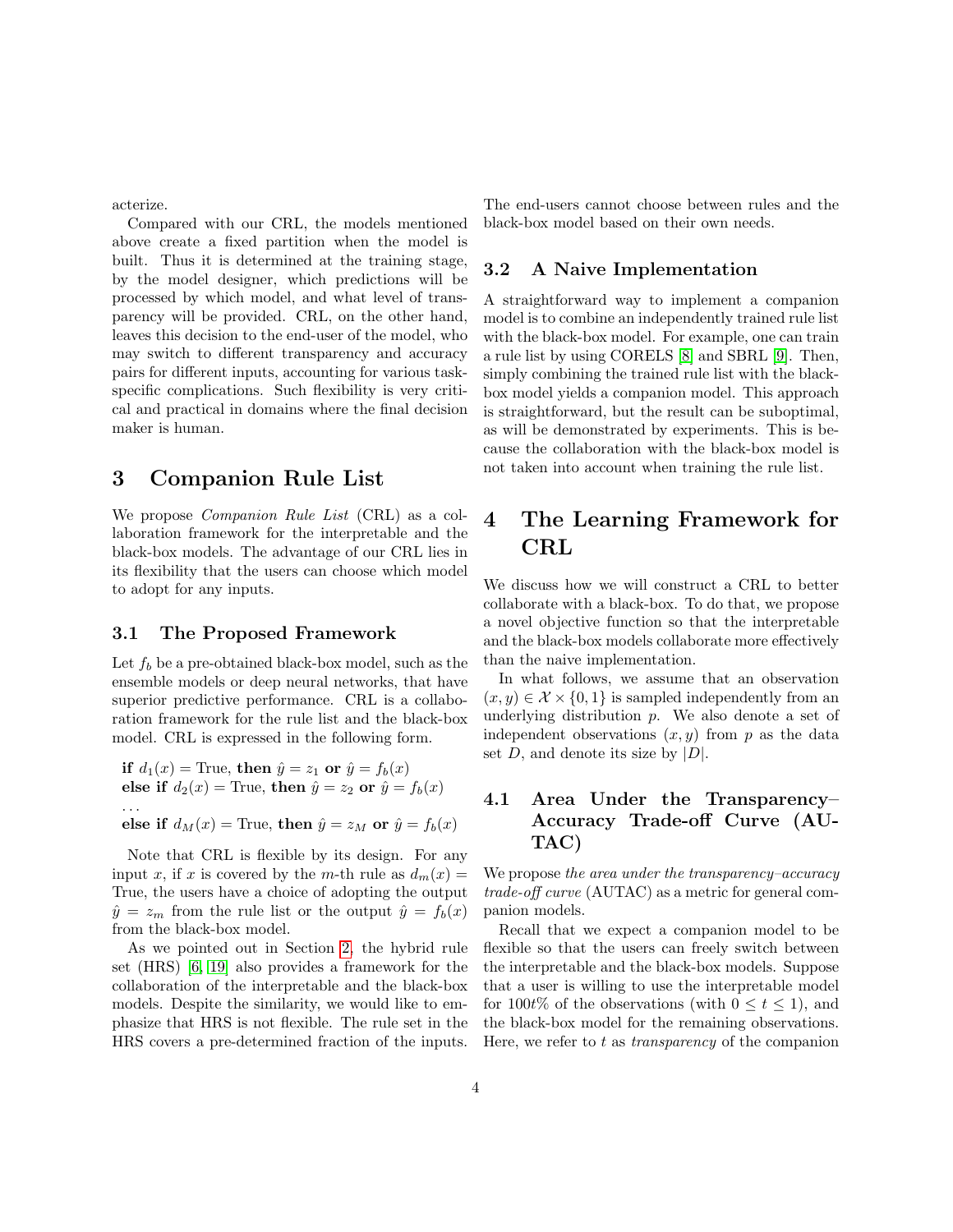model, which is a fraction of observations explained by the interpretable model. Note that a user preferring small  $t$  favors the black-box model because of its higher accuracy, while a user preferring large t favors the interpretable model. The difficulty here is that such a user's preference on  $t$  is unknown in practice. To bypass this difficulty, we adopt the following principle.

Maximum Accuracy Principle For any transparency t, a user prefers high accuracy.

From this principle, an ideal companion model is one that maximizes the accuracy for all transparency t. To this end, we propose the area under the transparency–accuracy trade-off curve (AU-TAC) as the goodness measure of a companion model. Formally, let  $c_t$  be a companion model whose transparency is t, and let  $A(c_t) := \mathbb{E}_{(x,y)\sim p}[\mathbb{1}(y =$  $c_t(x)$  be an accuracy of  $c_t$ . We can then draw a curve  $(t, A(c_t))$  representing the transparencyaccuracy trade-off. The area under the curve, or AU-TAC, is then defined by

$$
AUTAC = \int_{t=0}^{1} A(c_t)dt.
$$
 (2)

#### 4.2 AUTAC of CRL

We first define some important notions, and then derive AUTAC of CRL. Note that we generate rule lists with decreasing accuracy of rules. Thus, the maximum accuracy principle above implies that the users always adopt the first m consecutive rules in CRL as the interpretable model, where  $m$  can vary depending on their preferences on t.

Definition 2 (Transparency of Rule List). For a rule list  $\mathcal{R}_M(R)$  with a sequence of rules  $R = (r_m =$  $(d_m, z_m)_{m=1}^M$ , the transparency of the first m rules is the probability of observations covered by these rules, defined by

$$
T_m := \mathbb{E}_{(x,y)\sim p} \left[ \mathbb{1} \left( \bigvee_{k=1}^m \text{ covers}(r_k, x) \right) \right]. \tag{3}
$$

Note that  $T_m$  takes a value between zero and one. The value one indicates that all observations can be explained by the first  $m$  rules, and thus its decision



<span id="page-4-1"></span>Figure 2: An example of the transparency–accuracy trade-off curve and the AUTAC of a Stochastic CRL with length  $M = 3$ .

process is completely transparent. The value zero indicates that none of the observations are covered by the first m rules.

**Definition 3** (Stochastic CRL). Let  $m^t$ :=  $\max_{T_m \leq t} m$  be the maximum number of rules whose transparency is at most  $t$ . We define a Stochastic CRL with a transparency  $t$  by

<span id="page-4-0"></span>
$$
\begin{aligned}\n\text{if } \bigvee_{k=1}^{m^t} \text{ covers}(r_k, x) &= \text{True, then } y = \mathcal{R}_M(x; R) \\
\text{else if } \bigvee_{k=1}^{m^t+1} \text{ covers}(r_k, x) &= \text{False, then } y = f_b(x) \\
\text{else } y &= \begin{cases}\n z_{m^t} & \text{if } q_t > \varepsilon \\
 f_b(x) & \text{otherwise}\n\end{cases}\n\end{aligned}
$$

where  $q_t := \frac{t-T_{mt}}{T_{t+1}-T}$  $\frac{t - I_{mt}}{T_{mt+1} - T_{mt}} \in [0, 1],$  and  $\varepsilon$  is a uniform random variable in [0, 1].

In Stochastic CRL, the users stochastically determine which model to adopt based on the transparency t and the random variable  $\varepsilon$ . Note that, the expected transparency of the Stochastic CRL with respect to  $\varepsilon$  can be easily verified as  $q_tT_{m^t+1} + (1 (q_t)T_{m^t} = \frac{t-T_{m^t}}{T_{m^t+1}-T}$  $\frac{t-T_{m^t}}{T_{m^t+1}-T_{m^t}}T_{m^t+1} + \frac{T_{m^t+1}-t}{T_{m^t+1}-T_{m}}$  $\frac{r_mt+1-t}{T_mt+1}-T_mt} = t.$ 

Defining AUTAC for CRL We define the AU-TAC of CRL by adopting Stochastic CRL as the companion model  $c_t$ . Here, we use Stochastic CRL because its expected transparency  $t$  is continuous and the integral [\(2\)](#page-4-0) is well-defined, while the transparency of the original CRL is defined only on discrete points  $T_1, T_2, \ldots, T_M$ . Let the accuracy of the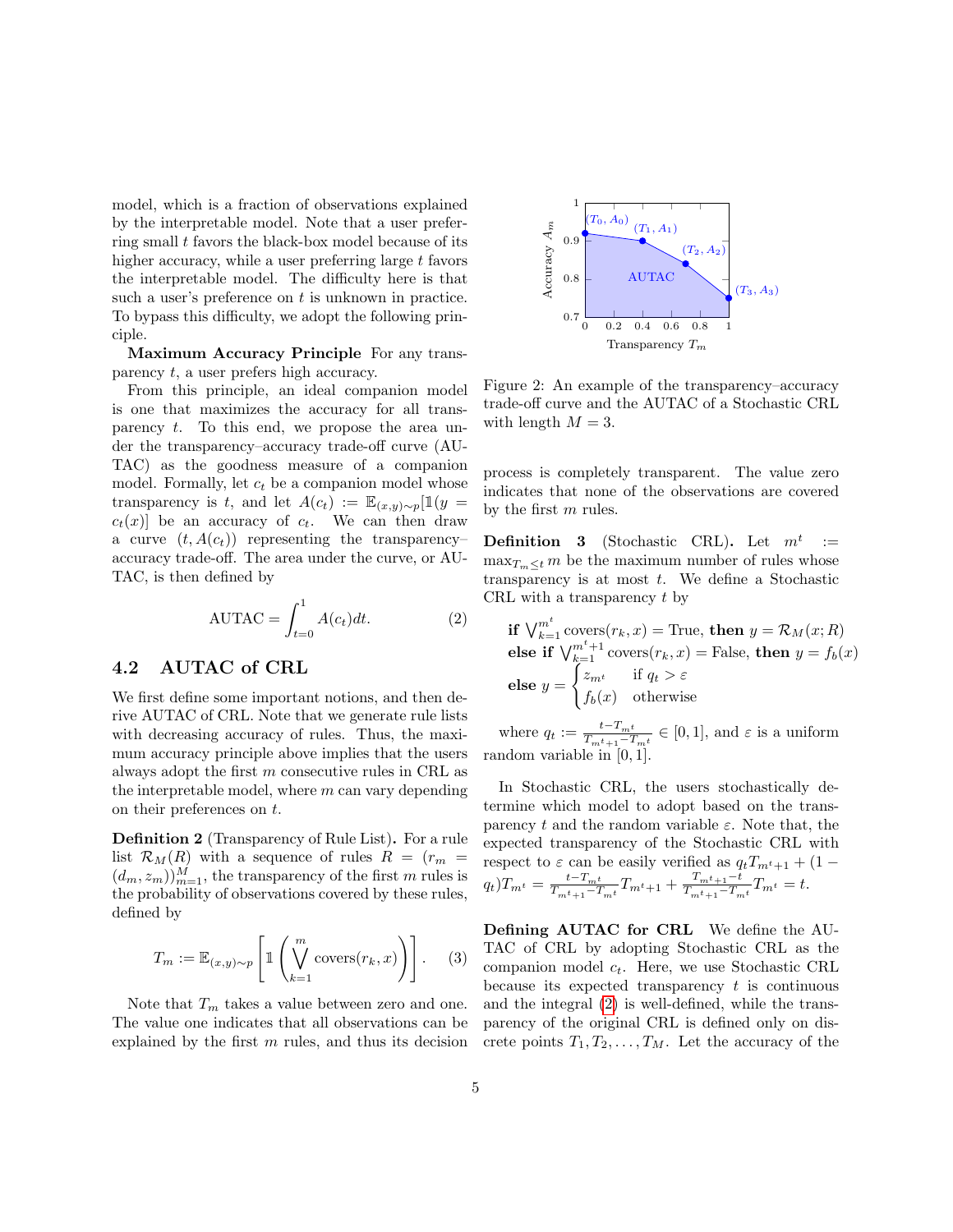Stochastic CRL be  $A_m := \mathbb{E}_{\varepsilon}[A(c_{T_m})]$ . We can then draw the transparency–accuracy trade-off curve as shown in Figure [2.](#page-4-1) Moreover, it is clear from the figure that AUTAC can be computed as follows.

Proposition 4 (AUTAC of Stochastic CRL). The AUTAC [\(2\)](#page-4-0) with Stochastic CRL as  $c_t$  is given by

$$
AUTAC_M(R) = \frac{1}{2} \sum_{m=1}^{M} (A_m + A_{m-1})(T_m - T_{m-1}).
$$

Here, we expressed the dependency of AUTAC to the sequence of the rules  $R$  and its length  $M$ , explicitly.

#### 4.3 Learning Objective

We propose to train CRL so that the AUTAC is maximized. As a training objective, we use the following estimation of the AUTAC.

$$
\widehat{\mathrm{AUTAC}}_M(R) = \frac{1}{2} \sum_{m=1}^M (\hat{A}_m + \hat{A}_{m-1})(\hat{T}_m - \hat{T}_{m-1}),
$$

where

$$
\hat{T}_m := \frac{|S_m|}{|D|},
$$
\n
$$
\hat{A}_m := \frac{1}{|D|} \sum_{(x,y) \in S_m} \mathbb{1}[y = \mathcal{R}_m(x; R)] + \frac{1}{|D|} \sum_{(x,y) \in D \setminus S_m} \mathbb{1}[y = f_b(x)],
$$
\n
$$
S_m := \{(x, y) \mid \bigvee_{k=1}^m \text{ covers}(r_k, x) = \text{True}, (x, y) \in D\}.
$$

The training of CRL is then formulated as

$$
\max_{M} \max_{R} O_{M,\alpha}(R) := \widehat{\mathrm{AUTAC}}_{M}(R) - \alpha M, \quad (4)
$$

where  $\alpha \geq 0$  is a parameter that penalizes the length of the rule list. Here, the additional term  $\alpha M$  enforces the rule list to be sufficiently short so that it exhibits good interpretability.

#### 5 Training Algorithm

We now design a training algorithm for CRL. Note that the problem [\(4\)](#page-5-0) is a combinatorial optimization problem and finding a global optimum can take exponential time in general. We therefore take an alternative approach based on the heuristc search. Specifically, we adopt the stochastic local search for our training algorithm, which is shown to be effective for training high-quality rule models [\[15,](#page-10-4) [19\]](#page-10-8).

The proposed training algorithm is shown in Algorithm [1.](#page-11-0) At the initilization step, we first apply FP-Growth [\[20\]](#page-10-9) to the data set D, and find both the frequent positive rules and the frequent negative rules with the minimum support bounded by  $\gamma$ , and construct the set of rules  $\Gamma$ <sup>[1](#page-5-1)</sup>. We then initialize the rule list with three rules chosen (possible randomly) from Γ. After the initialization is completed, we iteratively update the model using the stochastic local search. There are four possible operations for the model update: add, remove, swap, and replace.

- Add: We randomly select one rule from Γ. We then insert the selected rule into a random position in the current rule list.
- Remove: We randomly select one rule from the current rule list, and remove it from the list.
- Switch: We randomly select two rules in the current list, and swap their positions.
- Replace: We randomly select one rule from Γ. We also select one rule from the current rule list. We then replace these two rules.

In each update step, one of the four operations is randomly chosen and applied to the rule list. The model update is accepted with probability exp  $O_{M,\alpha}(R^{[n+1]})-O_{M,\alpha}(R^{[n]})$  $C_0 / \log_2(1+n)$ which gradually decreases as the iteration  $n$  increases due to annealing.

#### <span id="page-5-3"></span><span id="page-5-0"></span>6 Experiments

In the first part of this section, we test the performance of CRL on public datasets and compare it with two independently trained rule lists CORELS [\[8\]](#page-9-7) and SBRL  $[9]^2$  $[9]^2$ . In the second part, a human evaluation of transparency–accuracy trade-off is conducted.

<span id="page-5-1"></span><sup>1</sup> Other rule miners such as Apriori or Eclat can also be used instead of FP-Growth.

<span id="page-5-2"></span> ${}^{2}$ An example code is available at [https://github.com/](https://github.com/danqingpan/Companion-rule-list) [danqingpan/Companion-rule-list](https://github.com/danqingpan/Companion-rule-list)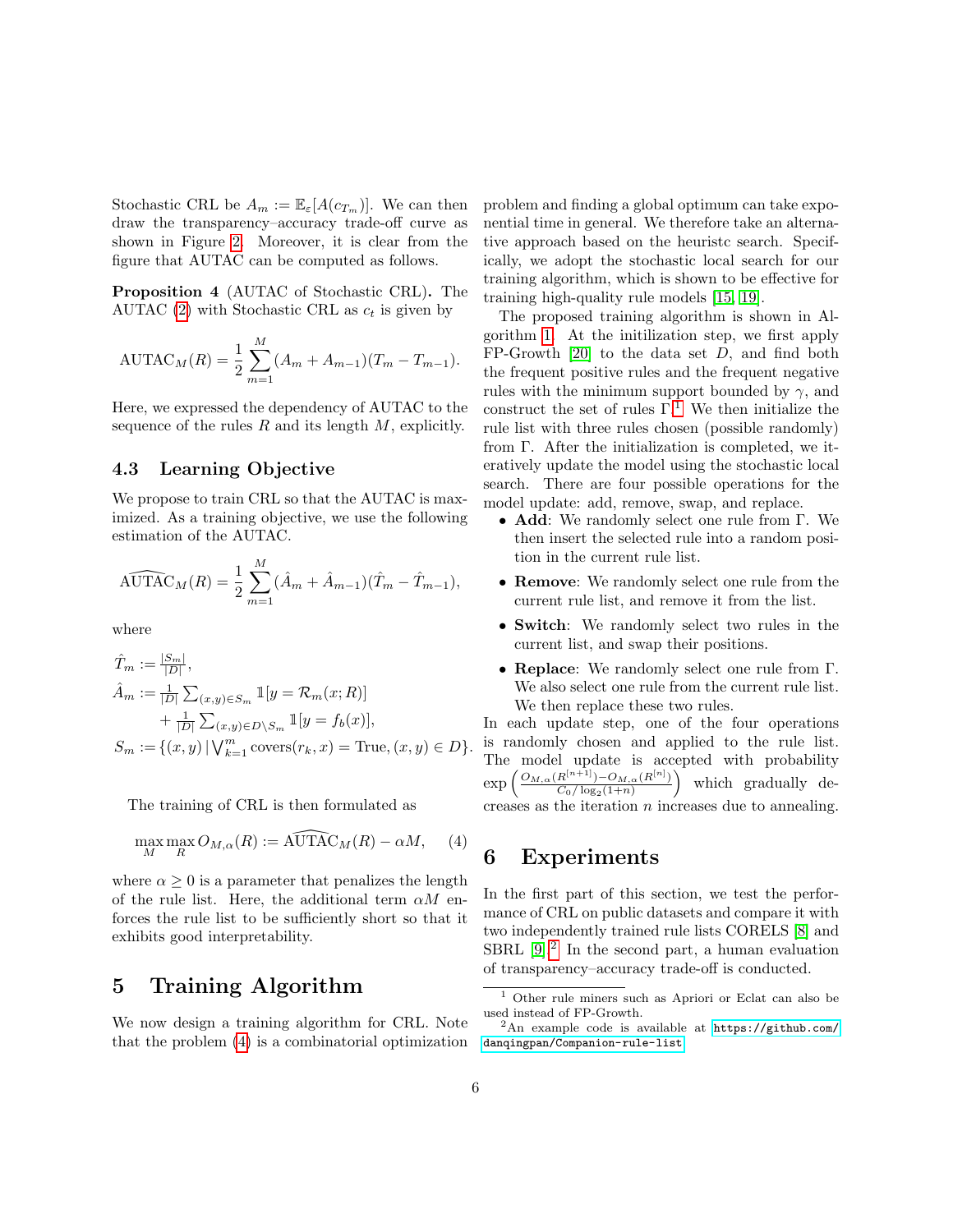<span id="page-6-0"></span>Table 1: Data Sets:  $N$ ,  $d$ , and  $d'$  denote the number of instance, the number of features, and the number of binary features after preprocessing, respectively.

| datasets   | category | N     | d.  | d'  |
|------------|----------|-------|-----|-----|
| messidor   | medical  | 1151  | 19  | 202 |
| german     | finance  | 1000  | 20  | 160 |
| adult      | finance  | 48842 | 14  | 126 |
| juvenile   | justice  | 4023  | 55  | 315 |
| frisk      | justice  | 80755 | 26  | 92  |
| recidivism | justice  | 11645 | 106 | 641 |
| magic      | physics  | 19020 | 10  | 140 |
| coupon     | commerce | 3996  | 95  | 95  |

#### 6.1 Experiments on Public Datasets

We evaluate the transparency–accuracy trade-off of CRL on eight public data sets from UCI machine learning repository [\[21\]](#page-10-10) or ICPSR, listed in Table [1.](#page-6-0) Six data sets are associated with medical, financial, and judicial areas that have intensive demands for interpretable models. The other two data sets are associated with physics and commerce.

Preprocessing We preprocess the data by turning raw input into binary features so that rule mining is applicable. To do that, we convert numerical features to categorical features by using the quantilebased quantization.[3](#page-6-1) We then apply one-hot encoding for categorical features (including the ones converted from the numerical features) to obtain binary features.

Baselines As discussed in section [3.2,](#page-3-0) we adopt the two rule list training algorithms,  $CORELS<sup>4</sup>$  $CORELS<sup>4</sup>$  $CORELS<sup>4</sup>$  [\[8\]](#page-9-7) and  $SBRL<sup>5</sup>$  $SBRL<sup>5</sup>$  $SBRL<sup>5</sup>$  [\[9\]](#page-9-8) as the baseline methods to be compared with. Note that, these algorithms does not utilize the information of their black-box partner when training the rule list. Thus, the obtained models from these training algorithms will become suboptimal, and will be outperformed by our proposed training algorithm. We also apply decision trees, C4.5 [\[22\]](#page-10-11) and CART [\[23\]](#page-10-12), to work as stand-alone interpretable baselines because they are one of the most popular interpretable models.

**Setup** To obtain a black-box  $f_b$ , we train Random-Forest [\[24\]](#page-10-13), AdaBoost [\[25\]](#page-10-14), and XGBoost [\[26\]](#page-10-15). For the rule mining in Algorithm [1,](#page-11-0) we set the caridinality of each rule to be two and minimal support to be 0.05 so that rules capturing too few observations are eliminated. We also set the temperature  $C_0 = 0.001$ and the training iteration  $N = 50,000$ . For all the models, we tuned their hyper-parameters so that the maximum number of rules to be less than 20.[6](#page-6-4) All the models were trained and tested on a 5-fold cross validation. In each fold, we trained all the models using 80% of the data as train set, and evaluated their transparencies and the accuracies on the held out 20% test set.

Result We show the average transparency– accuracy trade-off curves for the eight data sets in Figure [3.](#page-7-0) Because the results are similar for all the black-box models, we selected RandomForest.<sup>[7](#page-6-5)</sup> In the figures, for each of CRL, CORELS, and SBRL, we draw the average of the 5-fold as solid lines and the standard deviation as the shaded regions. The horizontal axis represents the transparency, and the vertical axis represents the accuracy. The average accuracies of CART and C4.5 are shown as markers.

It is clearly observed that the curves of CRL are the highest in the figures for almost all data sets. This implies that CRL could provide the users with a flexible choice of the output with high accuracies. The lower curves of CORELS and SBRL indicate that these models are suboptimal because they did not collaborate with the black-box model  $f_b$  during training. It is also interesting to observe that CRL has comparable performance as other rule-based models such as CART and C4.5 when reaching transparency of 100%. That is, the use of CRL as a stand-alone rule list is still a solid choice for the users. Thus, CRL alone satisfies users' need to go from transparency of 0% to 100%.

Table [2](#page-7-1) summarizes AUTACs on all the data sets. The table shows the clear advantage of CRL that it successfully attained the better trade-off over CORELS and SBRL. This result confirms the effectiveness of the proposed training algorithm that can

<span id="page-6-1"></span> $3$ We use quantile\_transform in scikit-learn with the number of quantiles set to seven.

<span id="page-6-2"></span> $^4$ <https://github.com/fingoldin/pycorels>

<span id="page-6-3"></span><sup>5</sup><https://github.com/Hongyuy/sbrlmod>

<span id="page-6-4"></span> ${}^{6}$ See [A](#page-12-0)ppendix A for the detailed parameter setups.

<span id="page-6-5"></span><sup>7</sup>See Appendix [B](#page-13-0) for AdaBoost and XGBoost.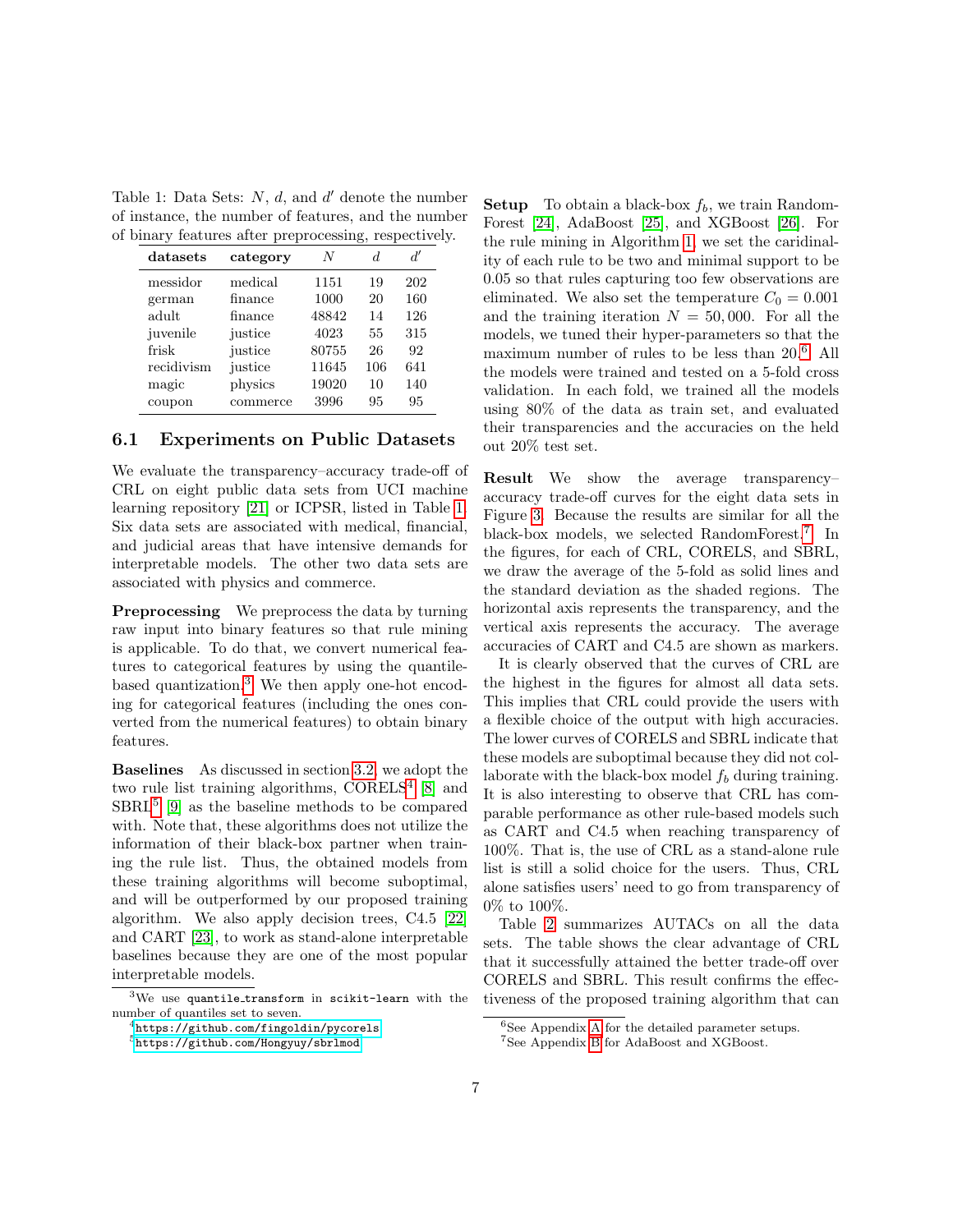

<span id="page-7-0"></span>Figure 3: The transparency–accuracy trade-off (with RandomForest as  $f<sub>b</sub>$ ): The solid lines denote average trade-off curves, while the shaded regions denote ± standard deviations evaluated via 5-fold cross validation.

<span id="page-7-1"></span>Table 2: AUTACs for all models. The numbers in the parenthesis denote standard deviations. Bold fonts denote the best results (underlined), and the results which was not significantly different from the best result (t-test with the 5% significance level).

|            | $\rm CRL$      | <b>CORELS</b> | SBRL       |
|------------|----------------|---------------|------------|
| messidor   | .688(.016)     | .682(.022)    | .669(.026) |
| german     | $.749\ (.013)$ | .736(.012)    | .742(.010) |
| adult      | .851(.001)     | .835(.004)    | .847(.005) |
| juvenile   | .898(.008)     | .887(.014)    | .884(.005) |
| frisk      | .688(.003)     | .684(.003)    | .681(.003) |
| recidivism | .761(.004)     | .742(.006)    | .757(.005) |
| magic      | .865(.006)     | .842(.006)    | .854(.007) |
| coupon     | .740(.014)     | .716(.017)    | .742(.021) |

seek for a good collaboration of the rule list and the black-box.

An example In Table [3,](#page-8-0) we show an example of CRL model trained on the juvenile dataset, which predicts whether a child will commit delinquency,

based on his prior growing-up experience. The data was collected via a survey where a child was asked to provide information about his prior exposure to violence from his friends, family, or community.

## 6.2 Human Evaluation of Transparency–Accuracy Trade-off

We evaluate the trade-off between transparency and accuracy for humans, specifically, how much is a person willing to sacrifice accuracy for transparency.

For this purpose, we designed a survey where we showed CRL models learned from three datasets, adult, german, and recidivism. For each prediction, we showed two options, a companion rule and a blackbox model, and the estimated accuracy for both of them. Then we asked the participants to choose one from them. See the Appendix [C](#page-16-0) for an example of the questions we designed. We designed 18 questions and randomly showed 12 of them for each participant.

We collected responses from 154 subjects in total and removed ten responses that fail the validation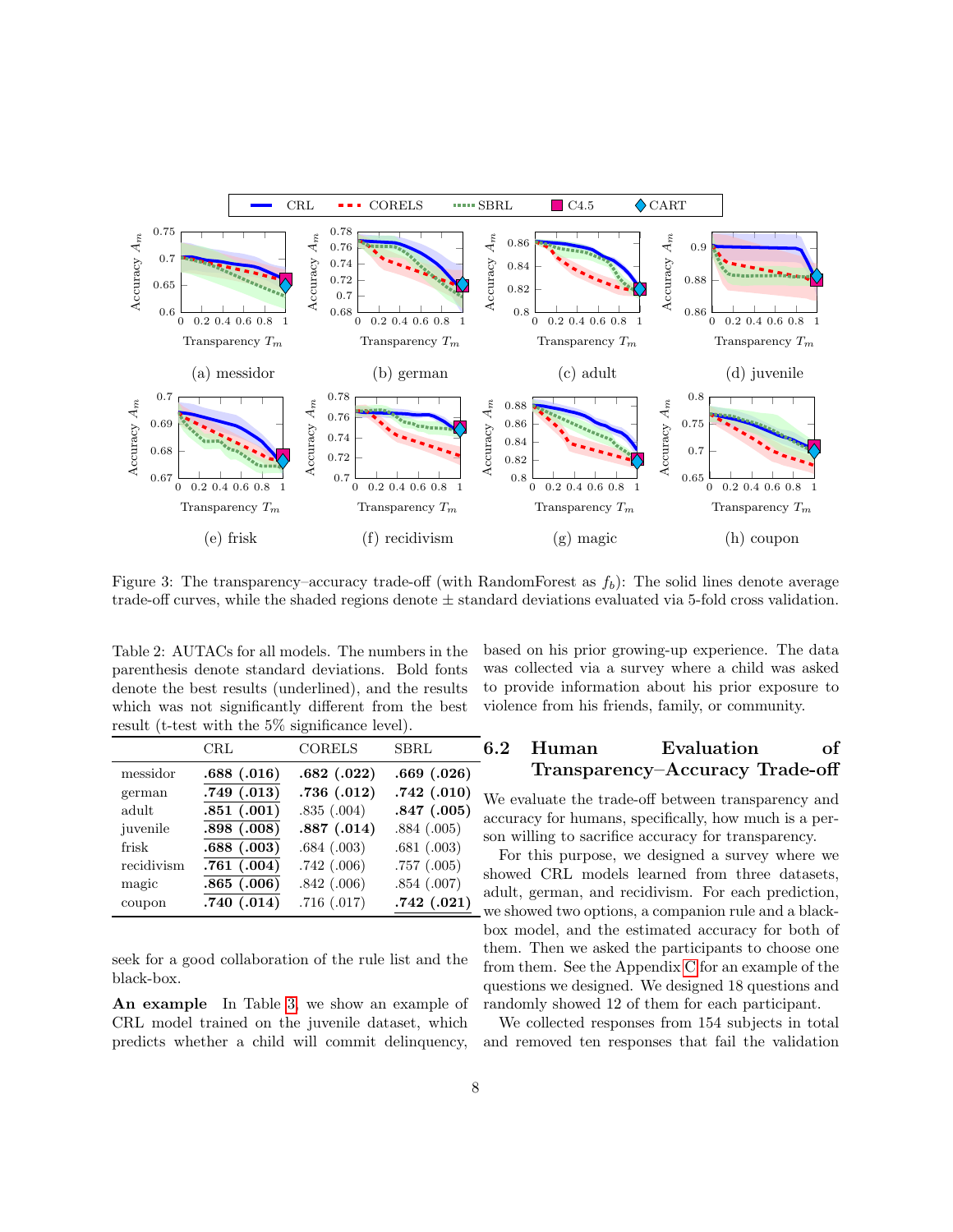<span id="page-8-0"></span>Table 3: An example of CRL on juvenile dataset (BLX represents black-box model)

| Companion Rule |                                                                               | $\boldsymbol{y}$ | Rule    | Rule                 | <b>BLX</b> |
|----------------|-------------------------------------------------------------------------------|------------------|---------|----------------------|------------|
|                |                                                                               |                  | cover   | acc.                 | acc.       |
| if             | "Have your friends ever broken into a vehicle or building to steal something" |                  |         | 83.7\% 93.3\% 93.3\% |            |
|                | $=$ "No" and "Has anyone-including your family members or friends - ever      |                  |         |                      |            |
|                | attacked you with a gun, knife or some other weapon?" $=$ "Yes"               |                  |         |                      |            |
| else if        | $Sex = Male$ and "Have you ever tried cigarette smoking, even one or two 1    |                  | $6.6\%$ | 66.0\% 69.7\%        |            |
|                | $\text{puffs?"} = \text{``Yes''}$                                             |                  |         |                      |            |
| else if        | "Have your friends ever used prescription drugs such as amphetamines or 0     |                  | $6.8\%$ | 61.8\% 67.3\%        |            |
|                | barbiturates when there was no medical need for them" $=$ "No" and hard       |                  |         |                      |            |
|                | $\text{drug} = 0$                                                             |                  |         |                      |            |
| else if        | "Have your friends ever used alcohol" and Witness violence $= \text{TRUE}$    |                  | $2.6\%$ | 52.4\% 71.4\%        |            |

questions. The average age of the participants was 28, from the youngest 20 to the oldest 68. 41% of them were male. The majority of the participants were undergraduate and graduate students from the computer science department and business schools, who are current and future users of machine learning models. The rest were researchers from different domains, including business, medicine, and pharmacy, where interpretability is highly appreciated.

Figure [4](#page-8-1) reports the percentages of participants who chose a companion rule over the black-box at different loss of accuracy of using a rule. The accuracy is reported in relative, i.e., the reduced accuracy for using a companion rule instead of the black-box divided by the accuracy of the black-box. The relative reduction in accuracy ranged from -25% to 5%, with the positive being rules that were better than the black-box model and negative being the ones that were worse. Results show that 80% of the participants were tolerable up to 4% accuracy loss or less. Increasing that loss to 5% lost about another 20% of the participants.

Findings The results point out two interesting findings. First, while people desire interpretability, they are still very strict about accuracy. Interpretable models that lose too much accuracy are unlikely to be adopted in practice, which opens up opportunities for hybrid models like ours. Second, different users' preference for interpretability and accuracy can be so dramatically different: the curve covers a large range of accuracy drop while still having at least 30% users who prefer an interpretable



<span id="page-8-1"></span>Figure 4: Human evaluated trade-off between model transparency and accuracy

model even at the loss of 25% of accuracy. We also observed that the younger group are more likely to choose interpretable rules over black-box models than the older group.[8](#page-8-2) It is therefore important to leave the model selection at the end-user level, not the designer level. This is what CRL aims to do.

## 7 Conclusion

We proposed the companion rule list (CRL) for users to freely switch between the interpretable and the black-box models. CRL is flexible enough so that users can choose whether to adopt the rule-based prediction or the black-box prediction for any of the input, based on their preferences on the interpretability and the accuracy. We also designed a novel objective

<span id="page-8-2"></span><sup>8</sup>See Appendix [C](#page-16-0) for the detail.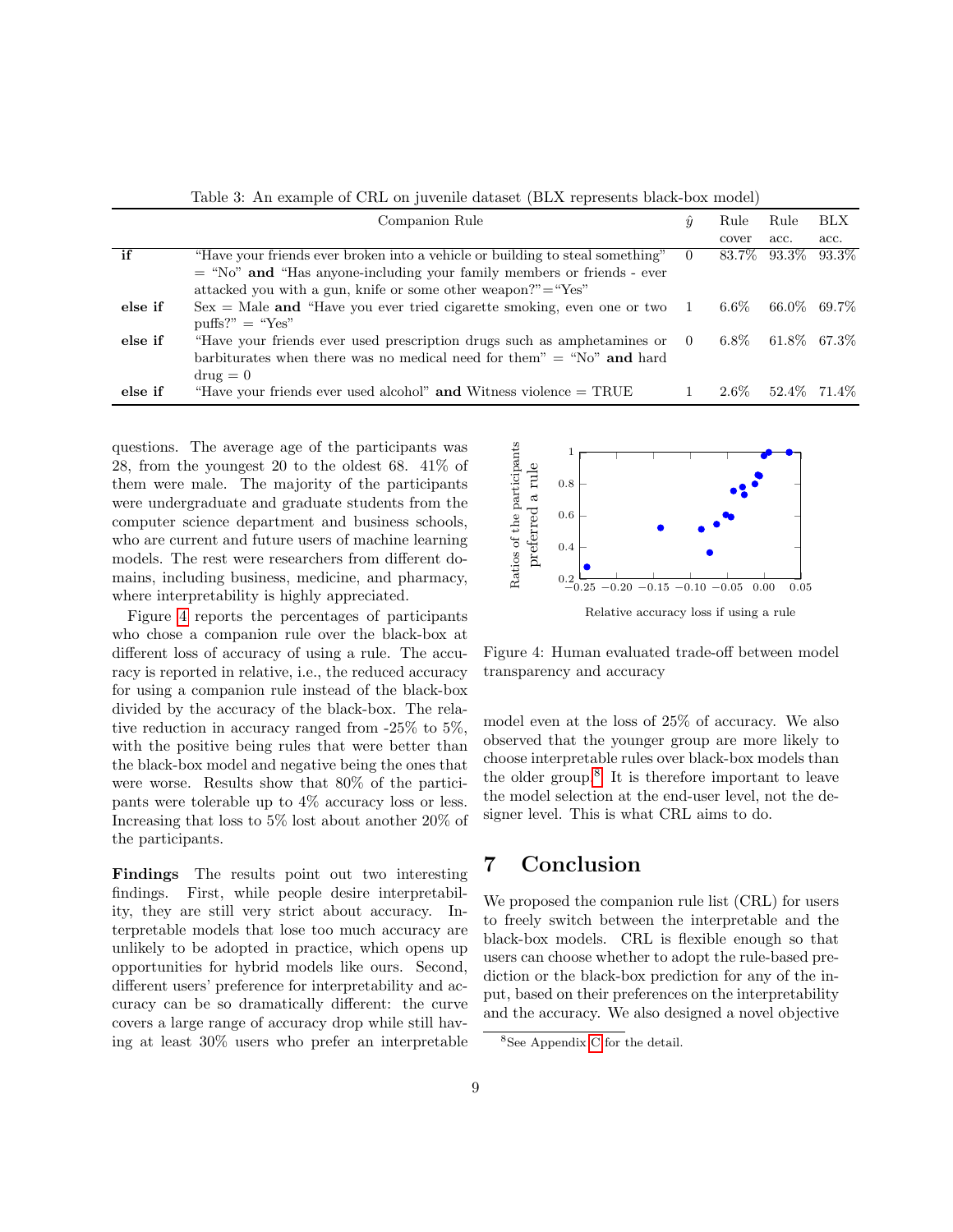function, the area under the transparency–accuracy trade-off curve (AUTAC), for training a high-quality CRL, which we optimized by using the stochastic local search, utilizing information from the collaborative black-box model to form better collaboration between rules and the black-box model. Our result confirms that this collaborative training yields better companion rules than those rule lists trained independently.

Another main contribution of our paper is that we conducted an extensive human evaluation on 154 participants to study humans' views on model transparency versus accuracy. From the data we collected, we can understand how tolerable are humans to accuracy loss to gain model transparency. Results suggest that in practice, a stand-alone interpretable model will not be used by users if they drop too much in predictive performance. In addition, different people have a diverse preference for transparency, so the model selection should be made at the end-user level. Both open up opportunities for companion models.

Lastly, we believe that combining an interpretable model with a black-box model is a promising framework that can easily trade-off between interpretability and accuracy. While we mainly focused on tabular data in this study, extending the current framework of CRL to several data domains such as images, audios, and texts would be an important future direction.

#### Acknowledgments

Danqing Pan and Satoshi Hara are supported by JSPS KAKENHI Grant Number JP18K18471 and JP18K18106.

# References

- <span id="page-9-0"></span>[1] Tong Wang, Cynthia Rudin, Finale Doshi-Velez, Yimin Liu, Erica Klampfl, and Perry MacNeille. A bayesian framework for learning rule sets for interpretable classification. The Journal of Machine Learning Research, 18(1):2357–2393, 2017.
- <span id="page-9-1"></span>[2] Jiaming Zeng, Berk Ustun, and Cynthia Rudin. Interpretable classification models for recidivism

prediction. Journal of the Royal Statistical Society: Series A (Statistics in Society), 180(3):689– 722, 2017.

- <span id="page-9-2"></span>[3] Marco Tulio Ribeiro, Sameer Singh, and Carlos Guestrin. Why should I trust you?: Explaining the predictions of any classifier. In Proceedings of the 22nd ACM SIGKDD international conference on knowledge discovery and data mining, pages 1135–1144. ACM, 2016.
- <span id="page-9-3"></span>[4] Scott M Lundberg and Su-In Lee. A unified approach to interpreting model predictions. In Advances in Neural Information Processing Systems, pages 4765–4774, 2017.
- <span id="page-9-4"></span>[5] Cynthia Rudin. Stop explaining black box machine learning models for high stakes decisions and use interpretable models instead. Nature Machine Intelligence, 1(5):206, 2019.
- <span id="page-9-5"></span>[6] Tong Wang and Qihang Lin. Hybrid predictive model: When an interpretable model collaborates with a black-box model. arXiv preprint arXiv:1905.04241, 2019.
- <span id="page-9-6"></span>[7] Jialei Wang, Ryohei Fujimaki, and Yosuke Motohashi. Trading interpretability for accuracy: Oblique treed sparse additive models. In Proceedings of the 21th ACM SIGKDD International Conference on Knowledge Discovery and Data Mining, pages 1245–1254. ACM, 2015.
- <span id="page-9-7"></span>[8] Elaine Angelino, Nicholas Larus-Stone, Daniel Alabi, Margo Seltzer, and Cynthia Rudin. Learning certifiably optimal rule lists. In Proceedings of the 23rd ACM SIGKDD International Conference on Knowledge Discovery and Data Mining, pages 35–44. ACM, 2017.
- <span id="page-9-8"></span>[9] Hongyu Yang, Cynthia Rudin, and Margo Seltzer. Scalable bayesian rule lists. In Proceedings of the 34th International Conference on Machine Learning, pages 3921–3930, 2017.
- <span id="page-9-9"></span>[10] Marco Tulio Ribeiro, Sameer Singh, and Carlos Guestrin. Anchors: High-precision modelagnostic explanations. In Thirty-Second AAAI Conference on Artificial Intelligence, 2018.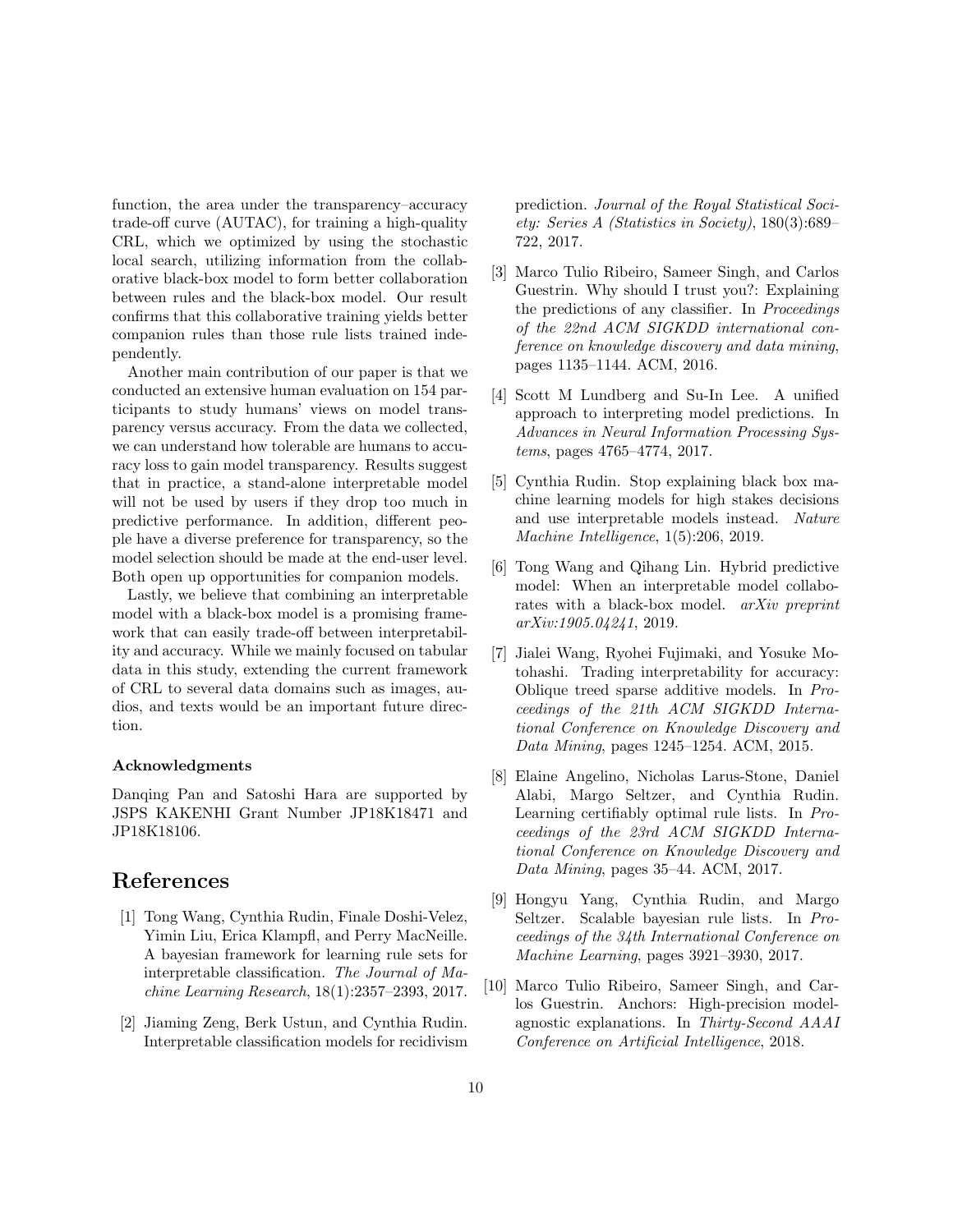- <span id="page-10-0"></span>[11] Riccardo Guidotti, Anna Monreale, Salvatore Ruggieri, Dino Pedreschi, Franco Turini, and Fosca Giannotti. Local rule-based explanations of black box decision systems. arXiv preprint arXiv:1805.10820, 2018.
- <span id="page-10-1"></span>[12] Ulrich A¨ıvodji, Hiromi Arai, Olivier Fortineau, Sébastien Gambs, Satoshi Hara, and Alain Tapp. Fairwashing: the risk of rationalization. In Proceedings of the 36th International Conference on Machine Learning, pages 161–170, 2019.
- <span id="page-10-2"></span>[13] Tong Wang. Multi-value rule sets for interpretable classification with feature-efficient representations. In Advances in Neural Information Processing Systems, pages 10835–10845, 2018.
- <span id="page-10-3"></span>[14] Sanjeeb Dash, Oktay Gunluk, and Dennis Wei. Boolean decision rules via column generation. In Advances in Neural Information Processing Systems, pages 4655–4665, 2018.
- <span id="page-10-4"></span>[15] Himabindu Lakkaraju, Stephen H Bach, and Jure Leskovec. Interpretable decision sets: A joint framework for description and prediction. In Proceedings of the 22nd ACM SIGKDD International Conference on Knowledge Discovery and Data Mining, pages 1675–1684, 2016.
- <span id="page-10-5"></span>[16] Ulrich Aïvodji, Julien Ferry, Sébastien Gambs, Marie-José Huguet, and Mohamed Siala. Learning fair rule lists. arXiv preprint arXiv:1909.03977, 2019.
- <span id="page-10-6"></span>[17] Scott Kirkpatrick, C Daniel Gelatt, and Mario P Vecchi. Optimization by simulated annealing. science, 220(4598):671–680, 1983.
- <span id="page-10-7"></span>[18] Feng Nan and Venkatesh Saligrama. Adaptive classification for prediction under a budget. In Advances in Neural Information Processing Systems, pages 4727–4737, 2017.
- <span id="page-10-8"></span>[19] Tong Wang. Gaining free or low-cost interpretability with interpretable partial substitute. In Proceedings of the 36th International Conference on Machine Learning, pages 6505–6514, 2019.
- <span id="page-10-9"></span>[20] Jiawei Han, Jian Pei, and Yiwen Yin. Mining frequent patterns without candidate generation. In ACM SIGMOD Record, volume 29, pages 1– 12. ACM, 2000.
- <span id="page-10-10"></span>[21] Dheeru Dua and Casey Graff. UCI machine learning repository, 2017.
- <span id="page-10-11"></span>[22] J Ross Quinlan. C4. 5: programs for machine learning. Elsevier, 2014.
- <span id="page-10-12"></span>[23] Leo Breiman. Classification and regression trees. Routledge, 2017.
- <span id="page-10-13"></span>[24] Leo Breiman. Random forests. Machine learn $ing, 45(1):5-32, 2001.$
- <span id="page-10-14"></span>[25] Yoav Freund and Robert E Schapire. A decisiontheoretic generalization of on-line learning and an application to boosting. Journal of computer and system sciences, 55(1):119–139, 1997.
- <span id="page-10-15"></span>[26] Tianqi Chen and Carlos Guestrin. XGBoost: A scalable tree boosting system. In Proceedings of the 22nd acm sigkdd international conference on knowledge discovery and data mining, pages 785–794. ACM, 2016.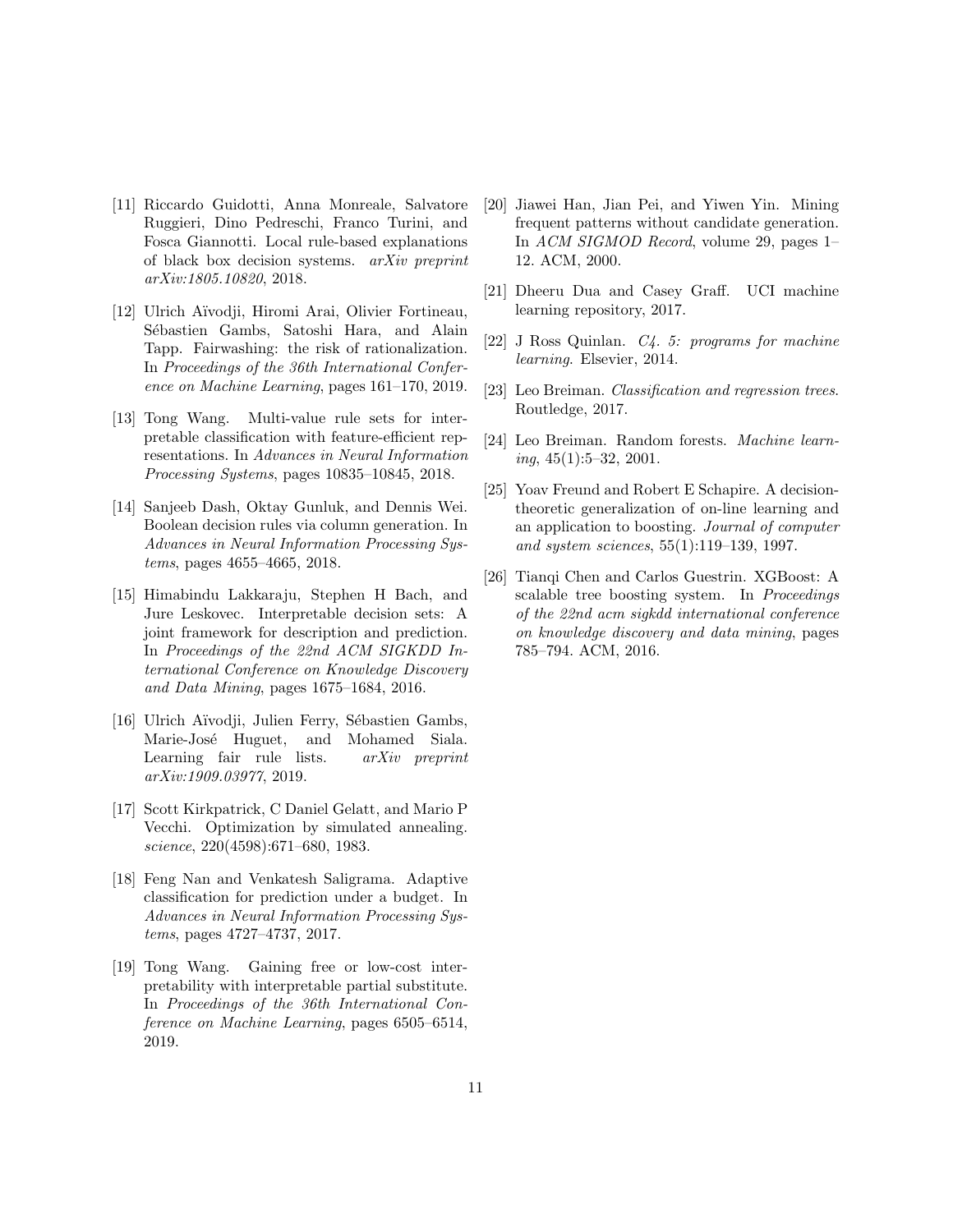<span id="page-11-0"></span>Algorithm 1 Stochastic Local Search for CRL

**Input:**  $f_b, D, \alpha, C_0$  $\triangleright$ Initialization  $\Gamma = ((d_j, z_j))_{j=1}^J \leftarrow \text{FPGrowth}(D, \text{minsupp} = \gamma)$  $\triangleright$  mine candidate rules from  $D$  $R^{[0]} \leftarrow ((d_j, z_j))_{j=1}^3, R^* \leftarrow ((d_j, z_j))_{j=1}^3, M \leftarrow 3$  $\triangleright$  initialize the rule list and the best solution 

```
.Stochastic Local Search
for n = 1, 2, ..., N do
    \delta \sim \text{random}()\text{if} \,\, \delta < \frac{1}{4} \,\, \text{then} \quad \, \triangleright \text{Add}R^{[n+1]} \leftarrow add one rule to R^{[n]} from \GammaM \leftarrow M + 1else if \delta < \frac{1}{2} then \;\; \trianglerightRemove
        R^{[n+1]} \leftarrow remove one rule from R^{[n]}M \leftarrow M - 1else if \delta < \frac{3}{4} then \Rightarrow Swap
       R^{[n+1]} \leftarrow \text{swap} two rules in R^{[n]}else DReplace
       R^{[n+1]} \leftarrow replace a rule in R^{[n]} with a rule in
       Γ
   end if
   \trianglerightModel Update
    \epsilon ∼ random()
    if \epsilon > \exp \left( \frac{O_{M,\alpha}(R^{[n+1]})-O_{M,\alpha}(R^{[n]})}{C_{\alpha}/\log_{2}(1+n)} \right)\frac{R^{[n+1]})-O_{M,\alpha}(R^{[n]})}{C_0/\log_2(1+n)} then
        R^{[n+1]} \leftarrow R^{[n]}end if
    R^* \leftarrow \text{argmax}_{R \in \{R^{[n+1]}, R^*\}} O_{M,\alpha}(R)\triangleright update the best model
end for
output \mathcal{R}_M(x;R^*) DFrained Rule List
```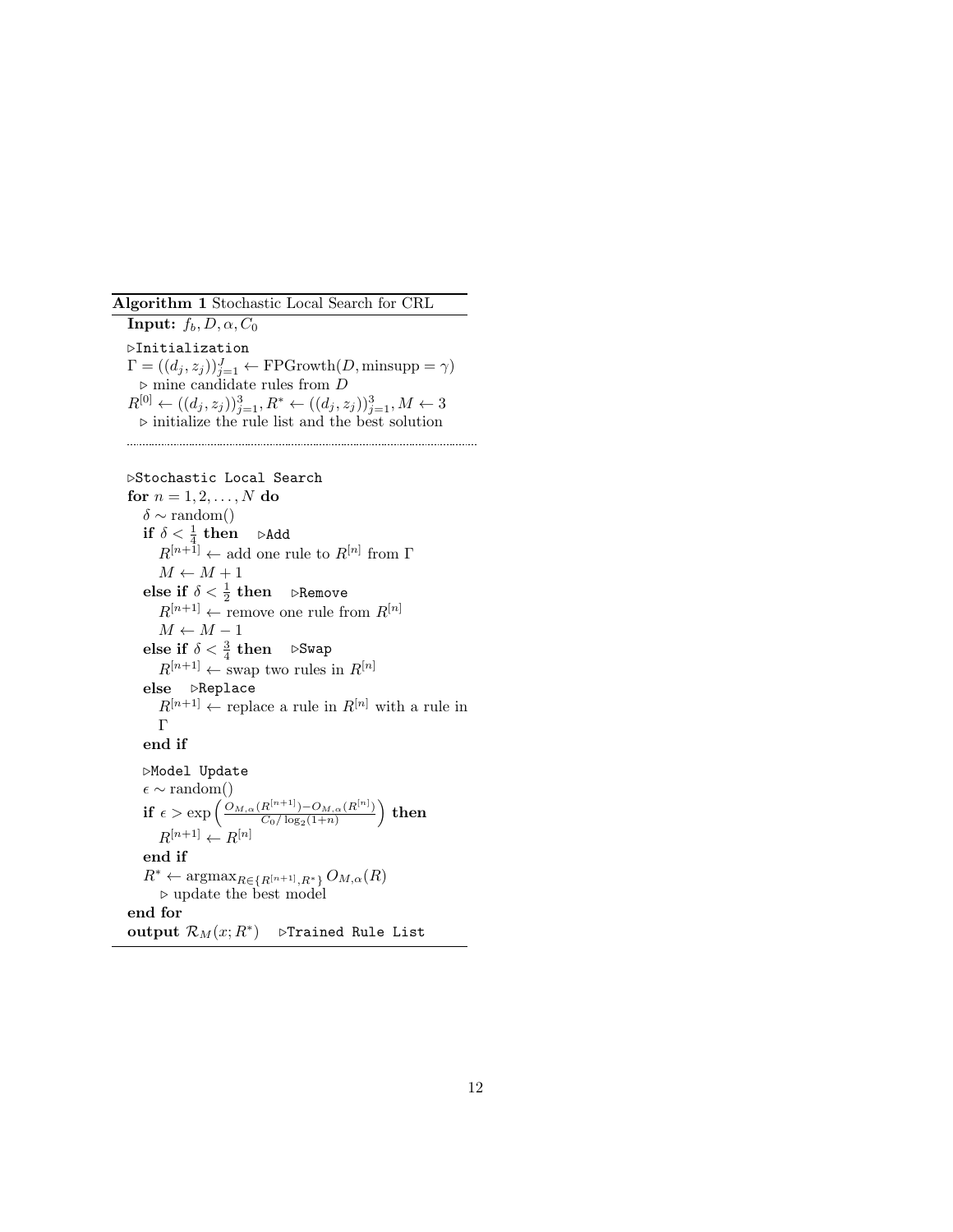# <span id="page-12-0"></span>A Parameter Setups

We set the parameters of the proposed training algorithm, CORELS, and SBRL, as follows.

Proposed Algorithm We tuned the penalty parameter  $\alpha$  in the training objective function [\(4\)](#page-5-0) based on Algorithm [2.](#page-12-1) For all the data sets, we mined rules containing maximally two conditions. When the 16 GB memory on our machine was found to be insufficient for rule mining, we mined rules on a subset of the data set by reducing the number of observations. We searched for the optimal  $\alpha$  from the candidates ranging from  $10^{-4}$  to  $10^{-2}$ . We determined the optimal  $\alpha$  as the one that maximized the AUTAC on the training set  $D$ , under the constraint that number of conditions is less than 20.

<span id="page-12-1"></span>

| Algorithm 2 CRL Tuning Strategy                                        |
|------------------------------------------------------------------------|
| //Initial setting                                                      |
| $I_{\max} \leftarrow 20$ $\triangleright$ max rules                    |
| $C_{\max} \leftarrow 2$ $\triangleright$ max conditions                |
| $A \leftarrow [.01, .005, .001, .0008, .0005, .0002, .0001]$           |
| $\triangleright$ candidates of $\alpha$                                |
| $\alpha_{\rm opt} \leftarrow 0$ , AUTAC <sub>opt</sub> $\leftarrow 0$  |
| FP-Growth minimal support $\leftarrow 0.05$                            |
| //Tuning rule mining                                                   |
| $b \leftarrow  D $ $\rightarrow \nparallel$ of observations for mining |
| while memory insufficient do                                           |
| $b \leftarrow  0.9b $                                                  |
| mine rules on $b$ observations with FP-Growth                          |
| end while                                                              |
| //Tuning $\alpha$                                                      |
| for $\alpha \in A$ do                                                  |
| $M, \text{AUTAC} \leftarrow \text{train}(D, \alpha, C_{\text{max}})$   |
| if $M < I_{\rm max}$ then                                              |
| if $\text{AUTAC} > \text{AUTAC}_{\text{opt}}$ then                     |
| $\text{AUTAC}_{\text{opt}} \leftarrow \text{AUTAC}$                    |
| $\alpha_{\rm opt} \leftarrow \alpha$                                   |
| end if                                                                 |
| end if                                                                 |
| end for                                                                |
| Output $\alpha_{\rm opt}$                                              |

CORELS For CORELS, we used an implementation publicly available at [https://github.com/](https://github.com/fingoldin/pycorels) [fingoldin/pycorels](https://github.com/fingoldin/pycorels). We tuned the maximal number of iterations  $N$  and policy  $P$  based on Algo-rithm [3.](#page-12-2) We increment  $N$  by  $50k$  each time until  $30k$  and search the best policy  $P$  in list  $L$ . For all the data sets, we mined rules containing maximally two conditions. We determined the optimal N and P when predictive accuracy ACC is maximized on the testing set, under the constraint that condition number is less than 20.

<span id="page-12-2"></span>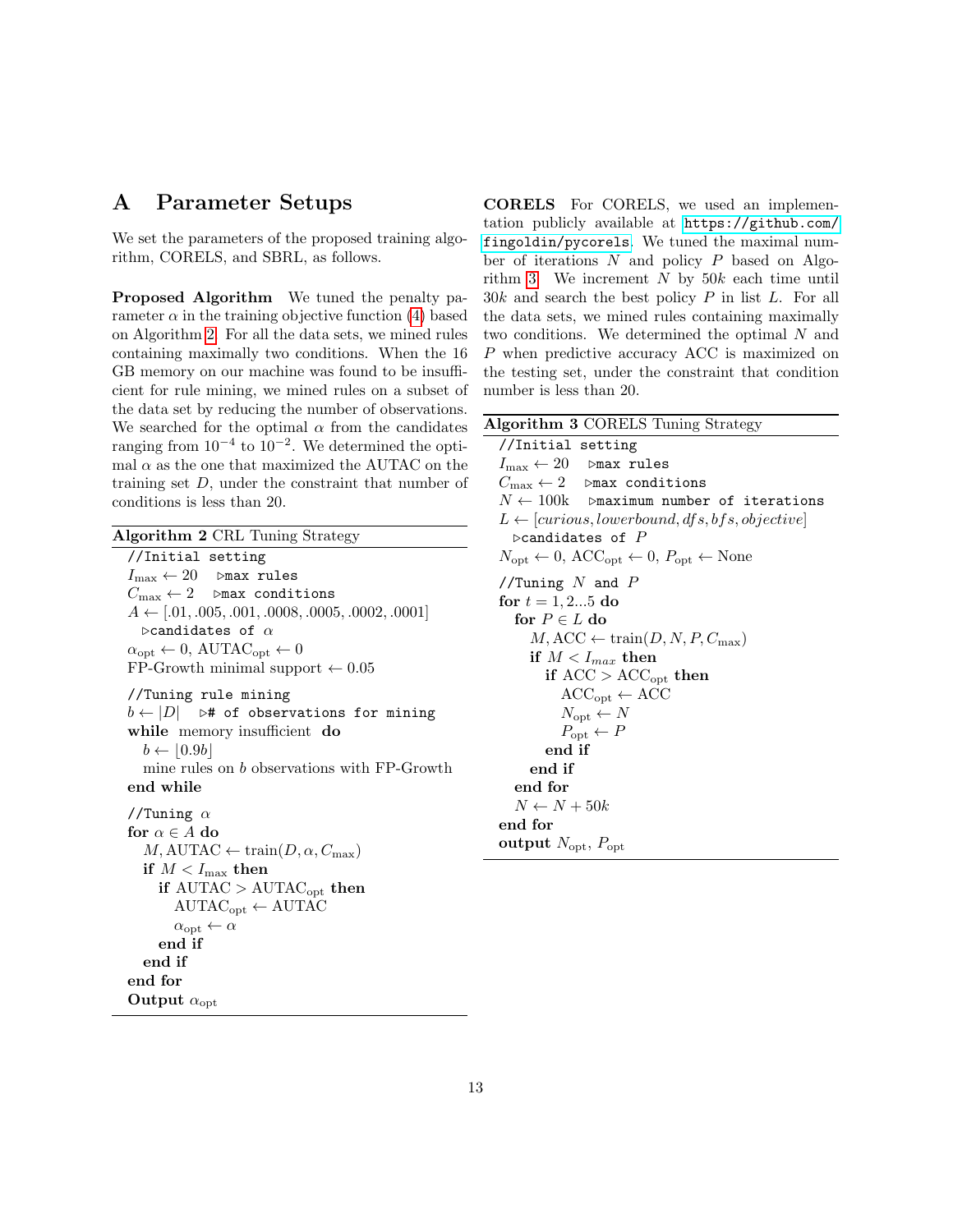SBRL For SBRL, we used an implementation publicly available at [https://github.com/Hongyuy/](https://github.com/Hongyuy/sbrlmod) [sbrlmod](https://github.com/Hongyuy/sbrlmod). We tuned number of chains  $N_c$  and the expected length of the rule list  $\lambda$  based on Algorithm [4.](#page-13-1) We mine rules maximally containing two rules on messidor, german, adult, magic and coupon. When the 16 GB memory on our machine was found to be insufficient for rule mining, we increment both positive and negative minimal support  $S_+$  and  $S_$  by 0.05. When the minimal support is higher than an threshold  $T$ , we turn to mine rules maximally containing one rules. We mine rules maximally containing one rules on juvenile, frisk and recidivism. We determined the optimal  $\lambda$  and Nc as the ones that maximized predictive accuracy ACC on the testing set, under the constraint that number of conditions is less than 20.

# <span id="page-13-0"></span>B Exhaustive Results

Here, we show the results for AdaBoost and XGBoost we omitted in Section [6](#page-5-3) due to space limitation. Figures [5](#page-14-0) and [6](#page-15-0) show the trade-off curves, and Tables [4](#page-13-2) and [5](#page-14-1) show AUTACs. These results also confirm the validity of the proposed training algorithm.

<span id="page-13-2"></span>Table 4: AUTACs on AdaBoost: The numbers in the parenthesis denote standard deviations. Bold fonts denote the best results (underlined), and the results which was not significantly different from the best result (t-test with the 5% significance level).

|            | $\rm CRL$               | <b>CORELS</b> | SBRL       |
|------------|-------------------------|---------------|------------|
| messidor   | .675(.010)              | .674(.013)    | .660(.020) |
| german     | .754(.010)              | .738(.013)    | .749(.005) |
| adult      | $.\overline{856(.002)}$ | .837(.004)    | .850(.004) |
| juvenile   | .892(.005)              | .885(.013)    | .883(.005) |
| frisk      | .685(.003)              | .682(.003)    | .678(.002) |
| recidivism | .763(.006)              | .744(.007)    | .759(.006) |
| magic      | .864(.007)              | .841(.010)    | .852(.007) |
| coupon     | .740 $(.012)$           | .714(.015)    | .743(.017) |

#### <span id="page-13-1"></span>Algorithm 4 SBRL Tuning Strategy

//Initial setting  $I_{\text{max}} \leftarrow 20$   $\triangleright$  max rules  $C_{\text{max}} \leftarrow 2$  .  $\triangleright$  max conditions  $T \leftarrow 0.7$  >threshold to reduce  $C_{max}$  $\Lambda \leftarrow [1, 2, 5, 10, 15, 20, 25, 30]$  $\triangleright$ candidates of  $\lambda$  $Nc \leftarrow 0$   $\triangleright$  number of chains  $\lambda_{\text{opt}} \leftarrow 0, N c_{\text{opt}} \leftarrow 0, A C C_{\text{opt}} \leftarrow 0$  $S_+ \leftarrow 0.05, S_- \leftarrow 0.05$  $\triangleright$ minimal support for pos and neg rules //Tuning minimal support while memory insufficient do  $S_+ \leftarrow S_+ + 0.05$  $S_-\leftarrow S_-+0.05$ if  $S_+ > T$  then  $C_{\text{max}} \leftarrow 1$ end if end while //Tuning  $\lambda$  and  $N_c$ for  $\lambda \in \Lambda$  do for  $t = 1...6$  do  $M, ACC \leftarrow train(D, \lambda, Nc, S_+, S_-, C_{max})$  $Nc \leftarrow Nc + 5$ if  $M < I_{max}$  then if  $\text{ACC} > \text{ACC}_{\text{opt}}$  then  $ACC_{opt} \leftarrow ACC$  $\lambda_{\text{opt}} \leftarrow \lambda$  $N c_{\rm opt} \leftarrow N c$ end if end if end for end for output  $\lambda_{\rm opt}$ ,  $N c_{\rm opt}$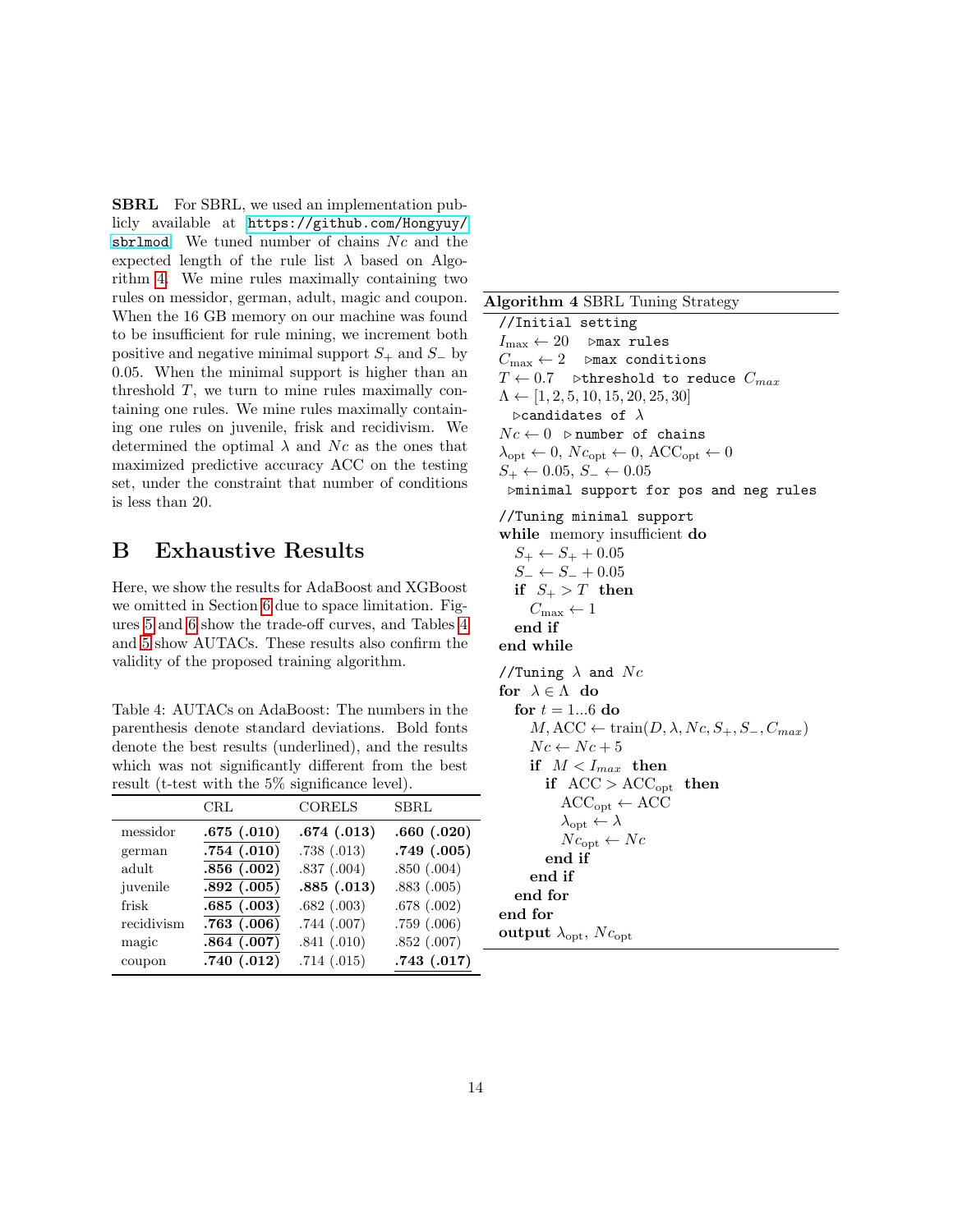

<span id="page-14-0"></span>Figure 5: The transparency–accuracy trade-off (with AdaBoost as  $f_b$ ): The solid lines denote average tradeoff curves, while the shaded regions denote  $\pm$  standard deviations evaluated via 5-fold cross validation.

<span id="page-14-1"></span>Table 5: AUTACs on XGBoost: The numbers in the parenthesis denote standard deviations. Bold fonts denote the best results (underlined), and the results which was not significantly different from the best result (t-test with the 5% significance level).

|            | $\rm CRL$  | <b>CORELS</b> | <b>SBRL</b> |
|------------|------------|---------------|-------------|
| messidor   | .689(.017) | .681(.019)    | .670(.022)  |
| german     | .748(.022) | .732(.016)    | .734(.010)  |
| adult      | .856(.002) | .837(.004)    | .851(.004)  |
| juvenile   | .898(.006) | .888(.015)    | .884(.005)  |
| frisk      | .686(.003) | .683(.003)    | .679(.003)  |
| recidivism | .766(.007) | .744(.008)    | .759(.006)  |
| magic      | .863(.004) | .840(.007)    | .853(.004)  |
| coupon     | .739(.013) | .713(.015)    | .744(.017)  |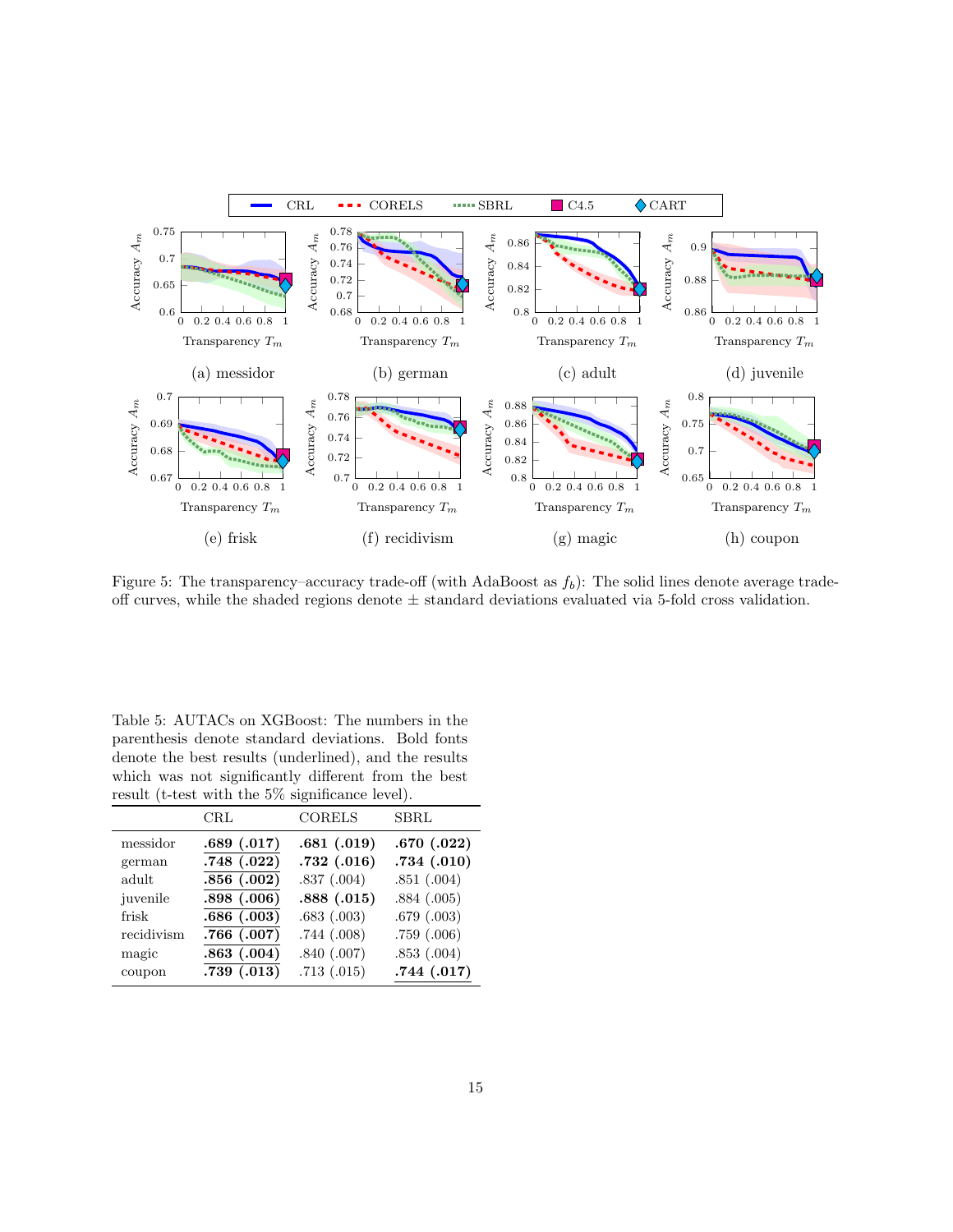

<span id="page-15-0"></span>Figure 6: The transparency–accuracy trade-off (with XGBoost as  $f_b$ ): The solid lines denote average trade-off curves, while the shaded regions denote  $\pm$  standard deviations evaluated via 5-fold cross validation.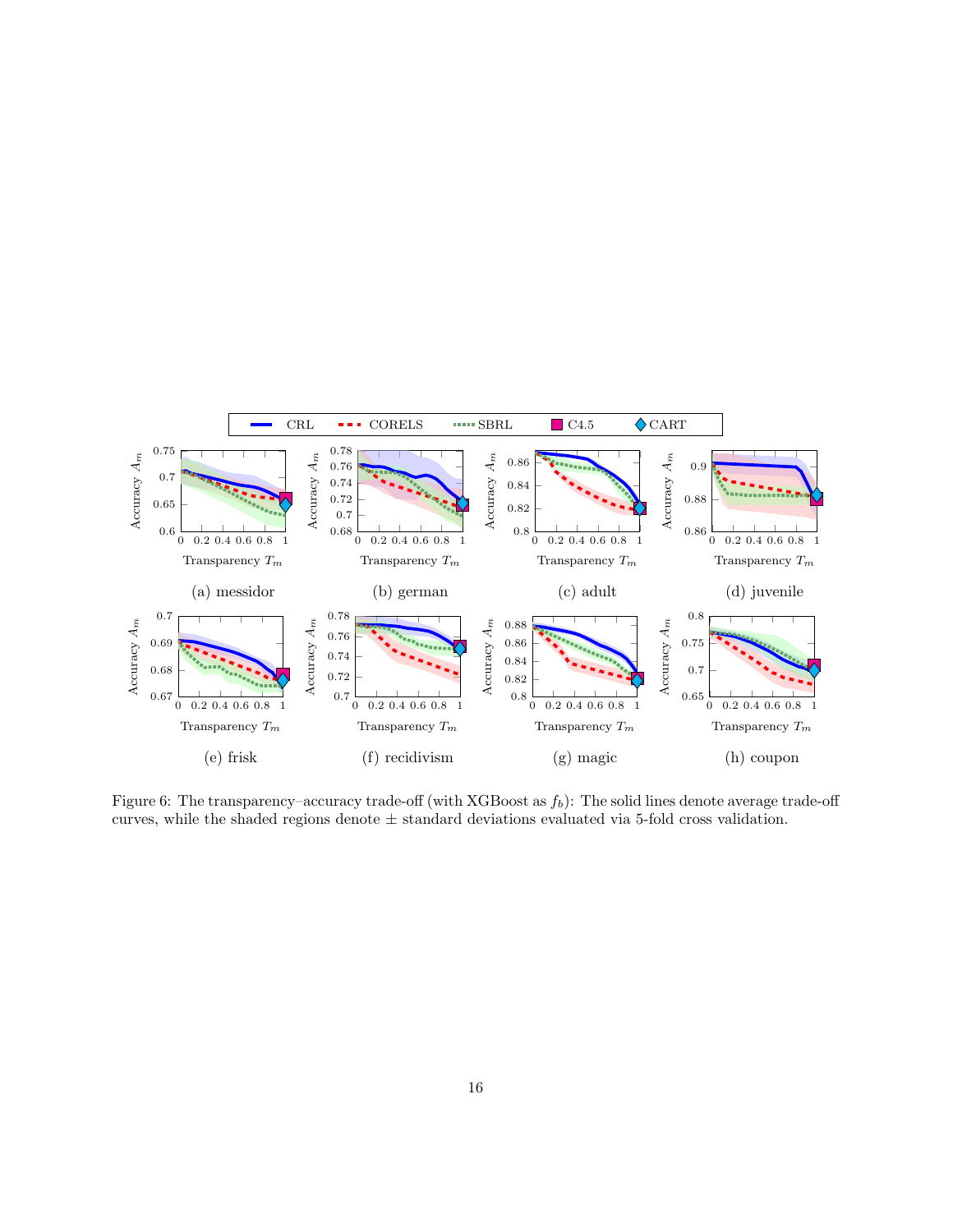# <span id="page-16-0"></span>C Survey

#### C.1 Survey Question

Figure [7](#page-17-0) is an example of our survey question.

#### C.2 Additional Results

We analyzed the trade-off curve in different groups of users, by gender and by age, and summarized the results in Figures [8](#page-18-0) and [9.](#page-18-1) The results suggest that gender does not seem to play any role in the preference for interpretability but the younger group (30 years old or younger) are more likely to choose rules over black-box models than the older group (older than 30 years old). These results suggest that the users indeed have their own preference on the tradeoff between the accuracy and transparency. Thus, it is essential to provide the users a freedom of choosing the trade-off depending on their preference.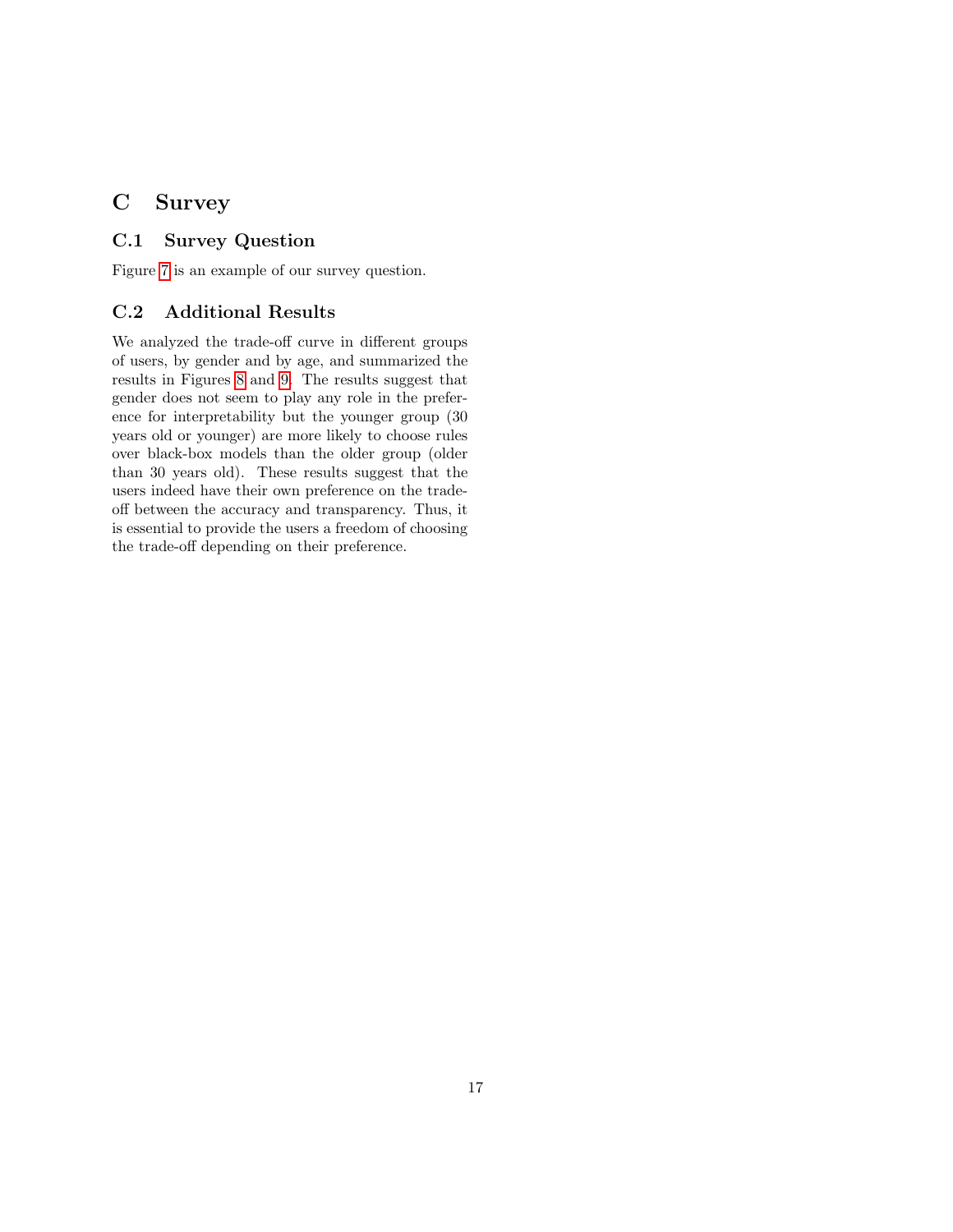Now you are a judge and would like to use machine learning model to predict recidivism of criminals and use that to determine the sentence of the criminals.

The information about this person is provided below.

| Number<br>of<br>conviction<br>charges | Reason for<br>being<br>transferred | Weighted<br>court<br>assessment | Number<br>of<br>probation<br>officers | Record<br>of time<br>to first<br>hearing | Record<br>of time<br>from<br>violation<br>to<br>hearing | Status of<br>compliance<br>with house<br>arrest order | Risk<br>score |
|---------------------------------------|------------------------------------|---------------------------------|---------------------------------------|------------------------------------------|---------------------------------------------------------|-------------------------------------------------------|---------------|
| 5                                     | Absconded                          | 300                             | 2                                     | NA                                       | <b>NA</b>                                               | NA                                                    | 10            |

We provide two options for you. One option is a rule which tells you why the prediction is such and the other is a black-box model which does not tell you how a prediction is generated. The estimated accuracy of both models are provided. Which one would you prefer to use and trust?

| Model | Explanation                                                                                                                                                                          | Estimated<br>Accuracy |
|-------|--------------------------------------------------------------------------------------------------------------------------------------------------------------------------------------|-----------------------|
|       | In collected data, 66.2% of people whose number of probation officers is higher<br>than 1 and the record of time from violation to hearing is NA will not re-offend<br>in the future | 66.2%                 |
|       | Unknown                                                                                                                                                                              | 69.3%                 |

Model 1

Model 2

<span id="page-17-0"></span>Figure 7: An example of our survey questions.